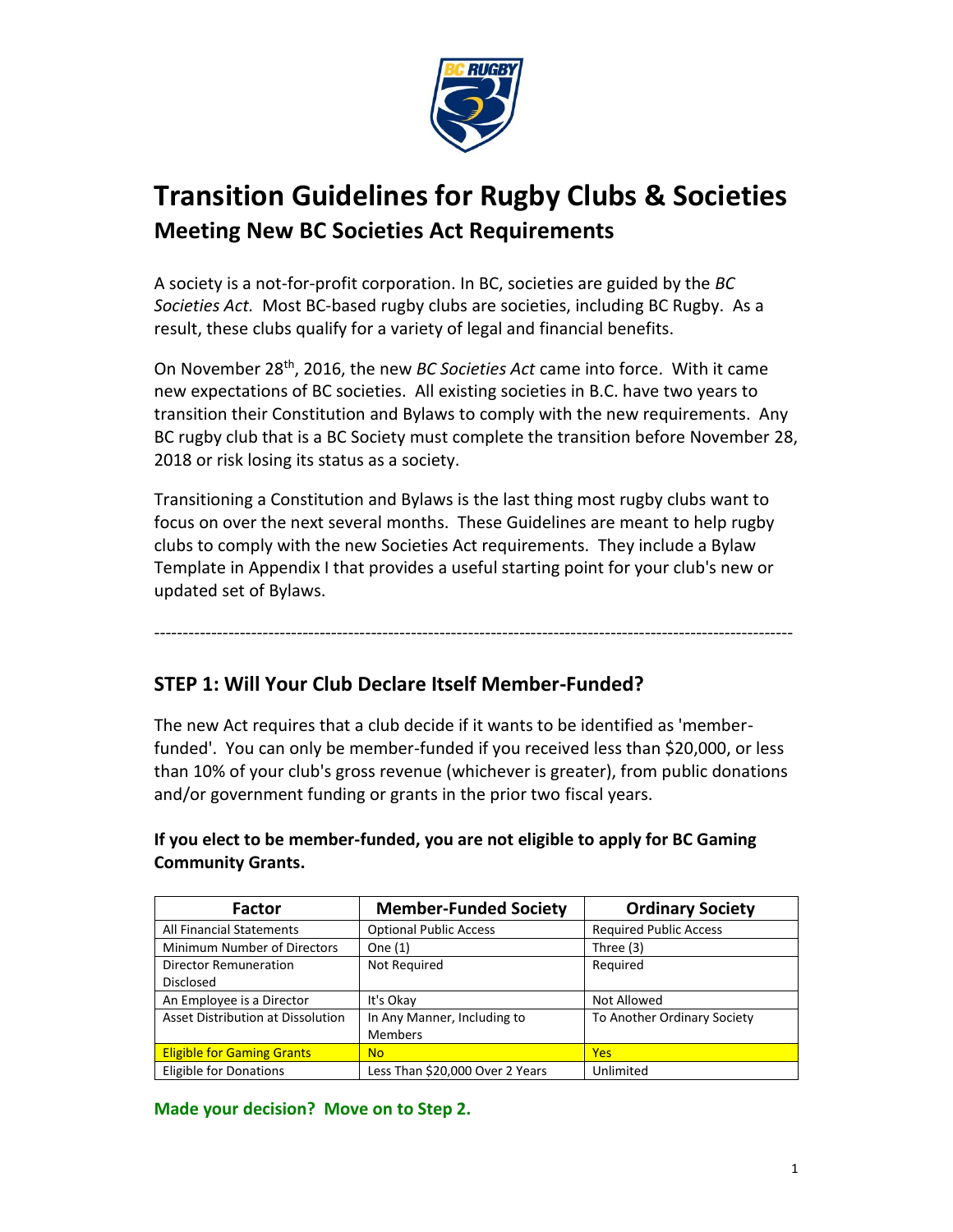

## **STEP 2: Update Your Constitution**

The new Act does not like wordy Constitutions. It requires that you move everything into your Bylaws, except the name of your club and your Statement of Purpose.

## Review Your Purpose

Is your present-day Constitutional Purpose still accurate? If not, work with your executive to create a new one.

BC Rugby updated its Purpose as part of this process. It is now *"To grow, develop, and manage the sport of rugby in the Province of British Columbia."* A 'catch-all' additional statement was added, it reads, *"To undertake any other roles, functions, responsibilities or actions to best serve the sport of Rugby in the Province of British Columbia."*

You can see the BC Rugby Constitution here.

### If Member-Funded

If you are declaring yourself to be 'member-funded', you must add these words to your Constitution:

*"This club is a member-funded club. It is funded primarily by its members to carry on activities for the benefit of its members. On its liquidation or dissolution, this club may distribute its money and other property to its members."*

If you are not member-funded, your Constitution must be only your club name and Purpose.

**Constitutional words to put in Bylaws?** – Go to Step 3. **No constitutional words for the Bylaws?** – Go to Step 4.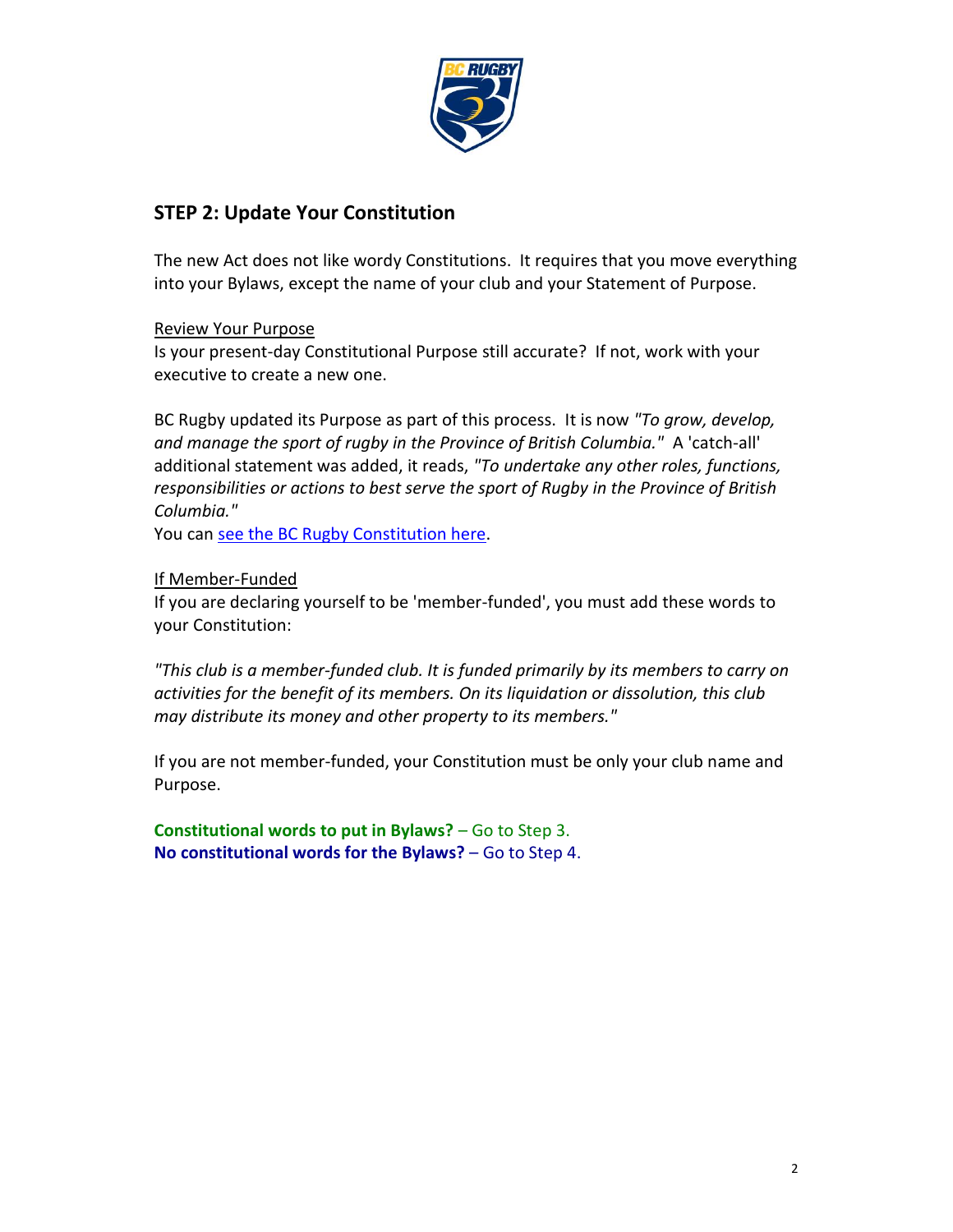

## **STEP 3: Moving Old Constitutional Words to Your Bylaws**

Those words about your club's activities and its not-for-profit-status and its terms of dissolution, etc. that once were proudly featured in your Constitution must now be placed *"without alteration"* into your Bylaws. Any unalterable provisions must be identified as having been *"previously unalterable."* This is because nothing in your Bylaws can be unalterable under the new Act.

You can put these sad-and-demoted words anywhere you like in your Bylaws. Some will incorporate them under the appropriate heading within the Bylaws. Others will place them all under some new title at the end of the Bylaws. After your new Bylaws are approved by your members, these words from the old Constitution are no longer invulnerable. They can stay or be removed in future years.

### BEFORE: Sample Unalterable Constitutional Language

*"On winding up or dissolution of the rugby club, any assets that remain shall be distributed to a notfor-profit organization carrying on activities of a similar nature. This provision shall be unalterable."*

#### AFTER: Sample Replacement Bylaw Language

*"On winding up or dissolution of the rugby club, any assets that remain shall be distributed to a notfor-profit organization carrying on activities of a similar nature. This provision was previously unalterable."*

#### **Onwards to STEP 4.**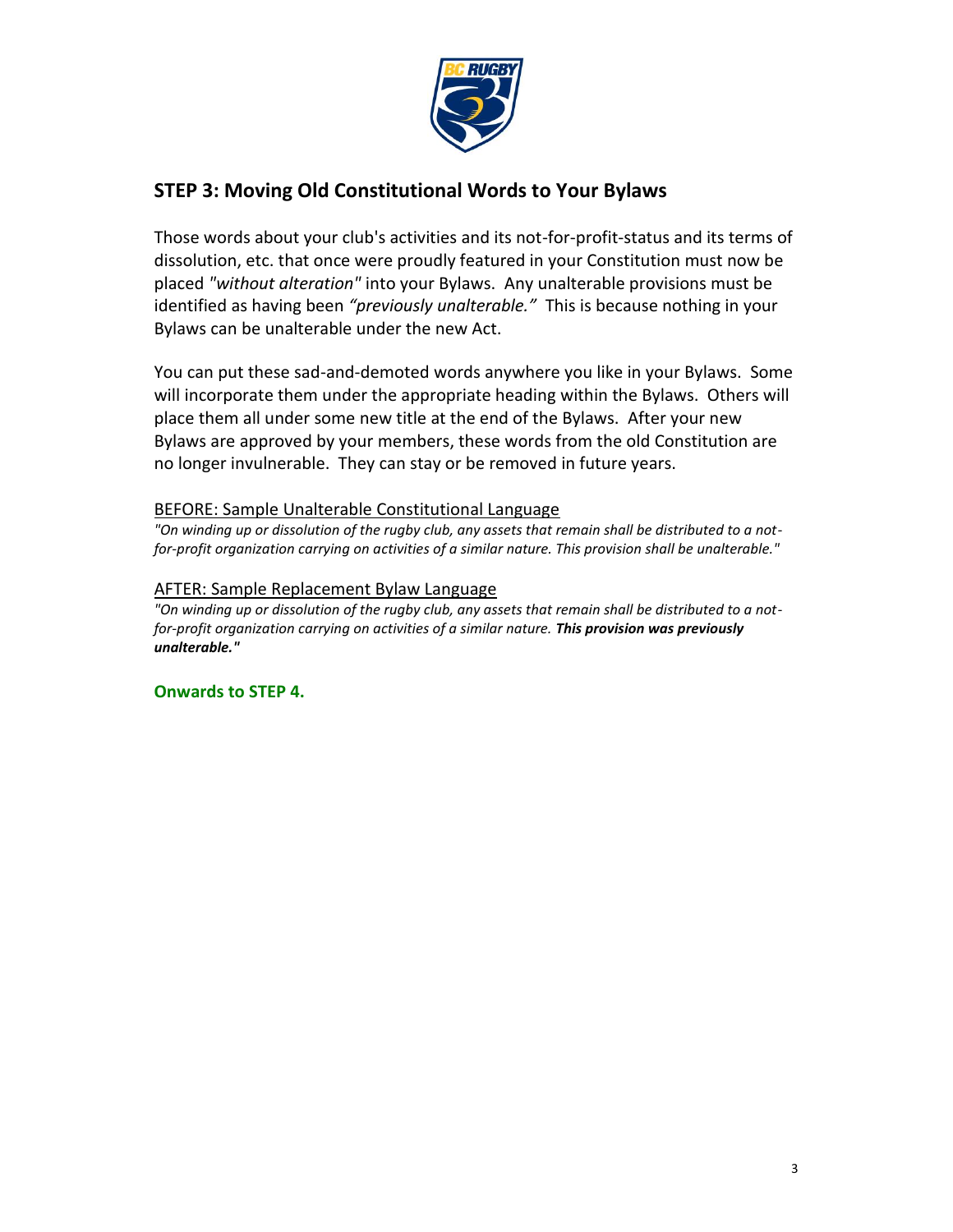

## **STEP 4: Re-Vitalizing Your Bylaws**

Everything is either in a state of growth or a state of decay. This is infinitely true for Bylaws. If your Bylaws have been constantly updated over the years, they may not need much work to become compliant to the new Societies Act. If no one knows where your Bylaws are in the club, it's probably time to write some new rules for governance and operations.

Here's an important Bylaws question for you – will you tinker with your existing Bylaws or start over from scratch?

Relax, those of you whose heart just skipped a beat because you haven't uttered the word Bylaws since you joined the club executive. We have a template for you that incorporates the new *BC Societies Act* basic requirements.

**If you choose to simply upgrade your existing Bylaws, go to STEP 5. If you choose to start from scratch, go to STEP 6.**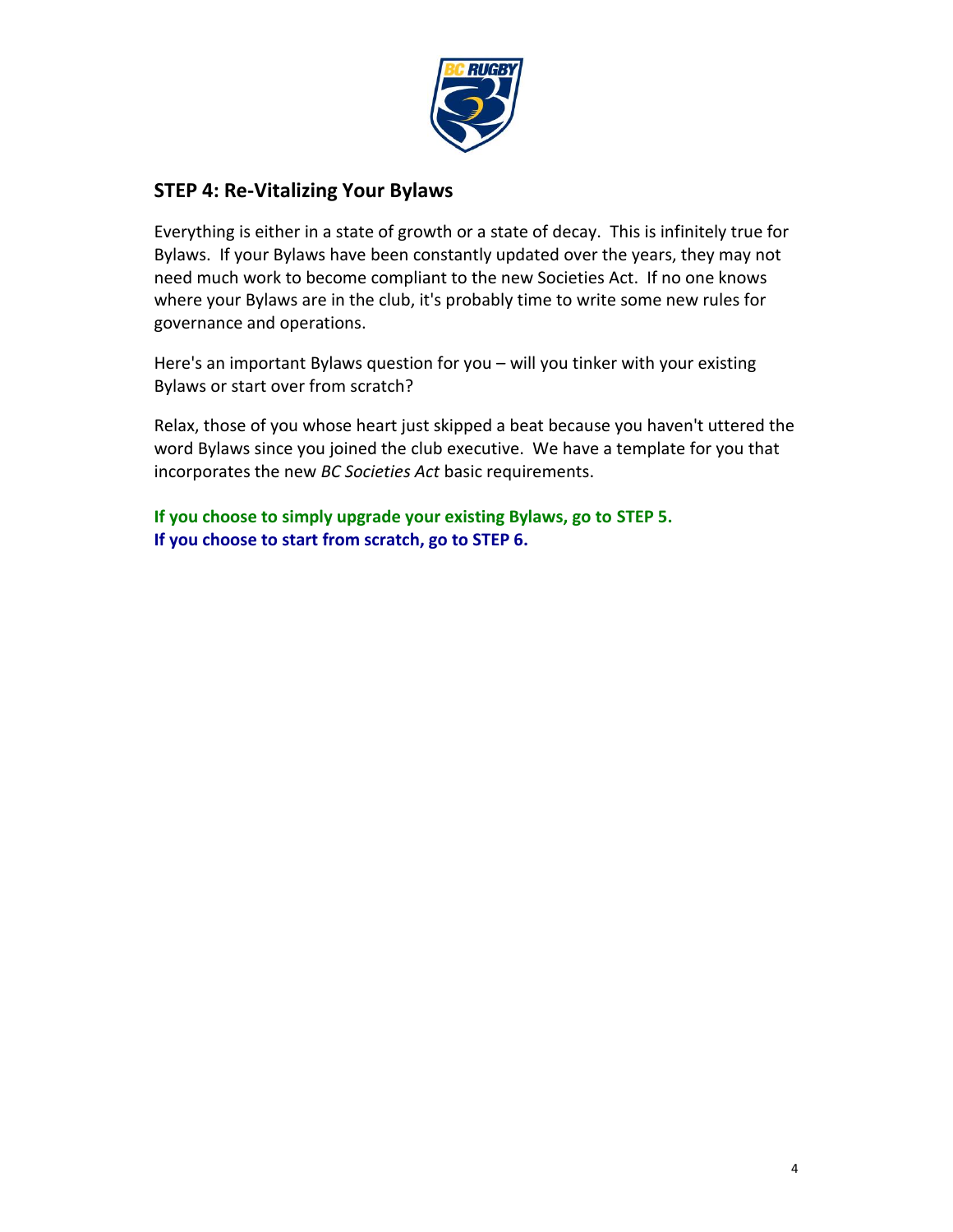

## **STEP 5: Upgrading Existing Bylaws**

You probably thought this was the easier path. That is not necessarily true.

You have chosen to use your existing framework for the Bylaws. You are choosing to retain much of your existing Bylaw blather, adding new language to make your club compliant with the new Act. You may find some useful language in the Bylaw Template in Appendix I or in **BC Rugby's Bylaws**.

Here are some key items you'll need to consider to upgrade your Bylaws:

- **Member AGM Proposals** In the old Act, societies were not required to accept member-proposed agenda items at an AGM. In the new Act, members are permitted to propose an agenda item (such as a Bylaws amendment) provided it is signed by the requisite percentage of the voting members (5% unless your Bylaws prescribe a lower percentage) and is not overly similar to a previous proposal. Your Bylaws will need to define the terms by which a member can propose a motion for discussion at an AGM.
- **AGM** In the old Act, an Annual General Meeting was required within 15 months of the previous AGM. Under the new Act, an AGM must be held once in each calendar year. Your Bylaws will need to be upgraded to this new standard.
- **Special Resolutions** In the old Act, special resolutions required 3/4<sup>th</sup> of the votes cast. In the new Act, a special resolution will require only 2/3<sup>rd</sup> of the votes cast although the Bylaws can set a higher voting threshold for any action other than removal of directors. We recommend that you write something into your Bylaws, either supporting this threshold of 2/3 of votes, or setting it higher for your club. You cannot set it lower.
- **Non-Voting Members** In the old Act, non-voting members were allowed but they couldn't outnumber the voting members. In the new Act, the limitation on non-voting members is removed. If you would like to have more than one class of members, you'll need to recognize them in your Bylaws.
- **Special Meetings of the Members** As it was in the old Act, ten percent (10%) of members may still requisition a special meeting of the members – but this number may be lowered in the Bylaws, if you'd like to allow it.
- **Participation at General Meetings** Members may participate electronically (e.g. by means of a conference call), but you can limit this in your Bylaws, if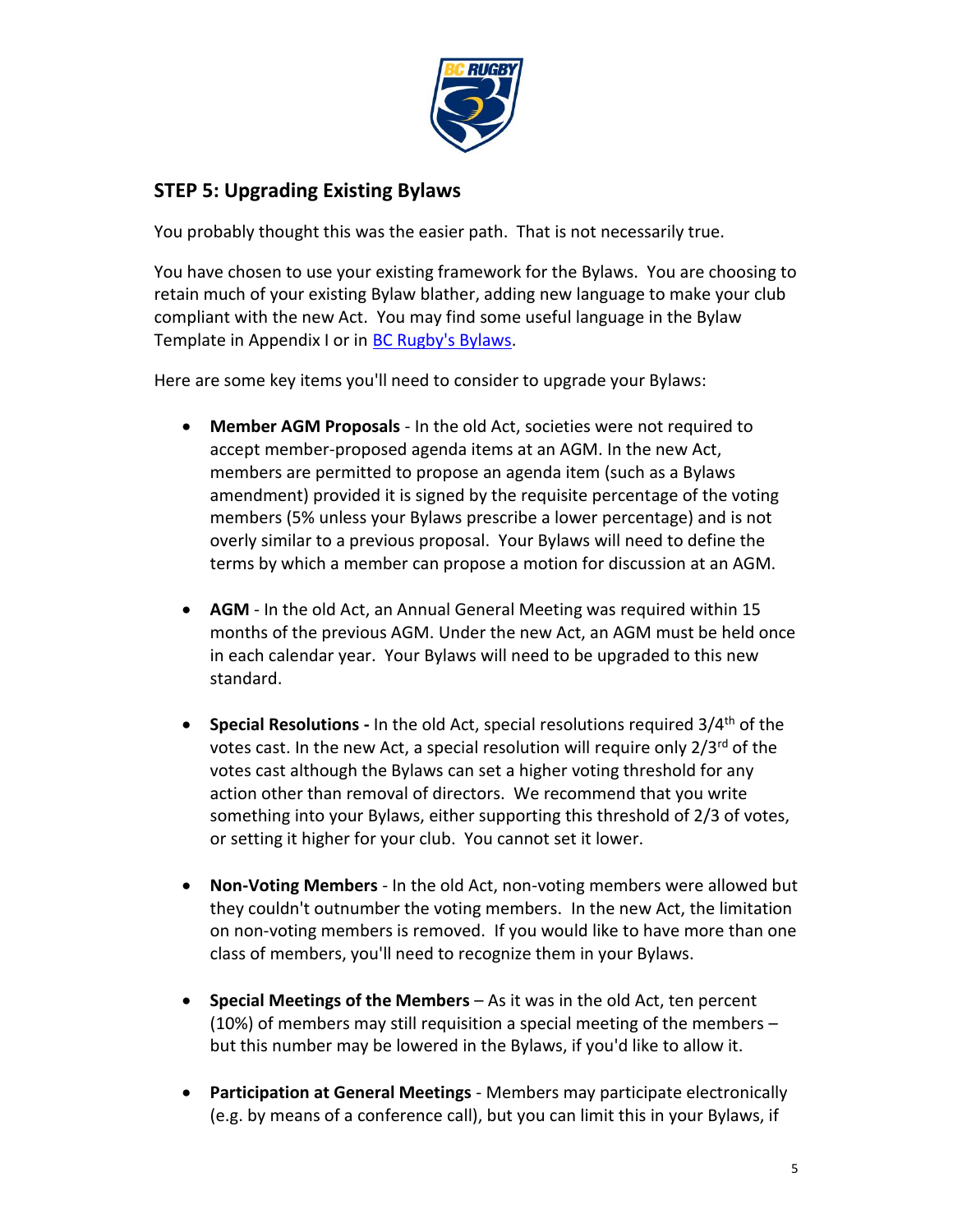

you like. You should consider whether you wish to allow electronic participation and either state in your Bylaws that electronic participation will not be permitted or include language which would allow it.

- **Proxy Voting** If a club's Bylaws are silent on the issue of proxy voting, then proxy voting is not permitted. Your club can permit proxy voting by including what you will allow in your Bylaws.
- **Directors' and Officers' Qualifications** In the old Act, it was not required that directors and Officers have minimum requirements for their position. In the new Act, the following basic minimum qualifications are required. Every director and every senior manager must:
	- o Be at least 18 years of age (or 16 or 17 years of age if the Bylaws of the society expressly permit and provided that a majority are 18 or older);
	- o Not be found by any court, in Canada or elsewhere, to be incapable of managing his or her own affairs;
	- o Not be an undischarged bankrupt; and
	- o Not be convicted in or outside of British Columbia of an offence in connection with the promotion, formation or management of a corporation or unincorporated entity, or of an offence involving fraud, subject to certain exceptions.

You'll need to add this language to your Bylaws. A club may also set out additional qualifications for director or senior manager in its Bylaws.

- **Director's Term of Office** In the new Act, a director's term of office is until the end of the next AGM after his or her election or appointment, unless the Bylaws provide otherwise. If you want something different, your Bylaws could set different terms of office, such as two-year terms or staggered terms.
- **Director Remuneration** Under the new Act, directors may be remunerated (which includes fees, honoraria, per diems, or any other form of payment) for their work as directors as long as the remuneration is clearly and expressly authorized by the Bylaws of the club. If Bylaws are silent, then no remuneration of any kind may be paid to directors for acting in that capacity. You and your executive will need to determine your club's position on this, especially if some directors currently receive director-related honoraria. No Bylaw language is required for directors who receive remuneration for non-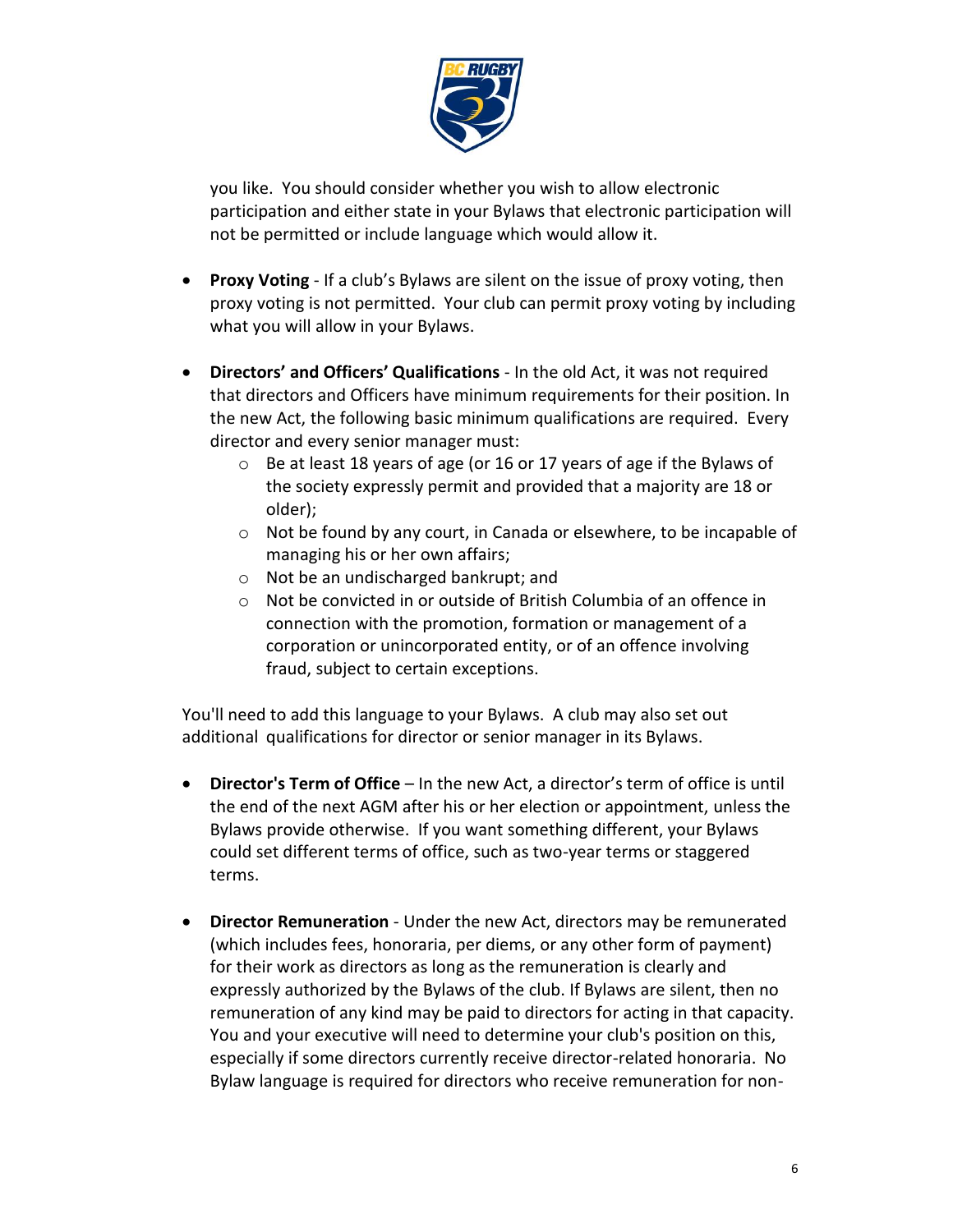

director services (e.g. coaching a mini-rugby program). See Section 46 of the Act for further information.

- **Director Reimbursement** Directors' expenses, so long as they are reasonable, may be reimbursed. This can be limited in your Bylaws, if you choose to specify the type of expenses to be reimbursed or cap the amount of reimbursement that directors may receive. See Section 46 of the Act.
- **Public Access to Records -** Societies will be required to submit specific information to the government, which will be available in a database accessible to the public. Ordinary societies will need to submit more information. Additionally, societies must maintain the following documents and permit access in accordance with the Act:
	- o All Societies Constitution and Bylaws, annual reports, directors' register, registered address
	- o Ordinary Societies Financial statements, remuneration for directors, remuneration for staff and contractors if greater than \$75,000.
- **Access to Meeting Minutes and Financial Statements** Under the new Act, members may inspect minutes of any meeting of the members, minutes from any meeting of the Board, and records of any transaction materially affecting the financial position of the club. However, the club's Bylaws may prohibit members' access to minutes of meetings of the Board and to financial transaction records. You'll need to include language that complies with this requirement if you want to restrict access.
- **Conflict of Interest** Conflict of interest is strictly defined in the new Act and directors who have a conflict, or potential conflict, must disclose it, abstain from voting on the issue, leave the meeting while it is being discussed, and not try to influence other directors. A director who does not follow these instructions will be required to "*pay to the society an amount equal to any profit made by the director*" that occurred as a result of the conflict (unless the members decided otherwise, by special resolution). You should include language to this effect in your Bylaws.

**Finished editing your existing Bylaws? – Go to Step 7.**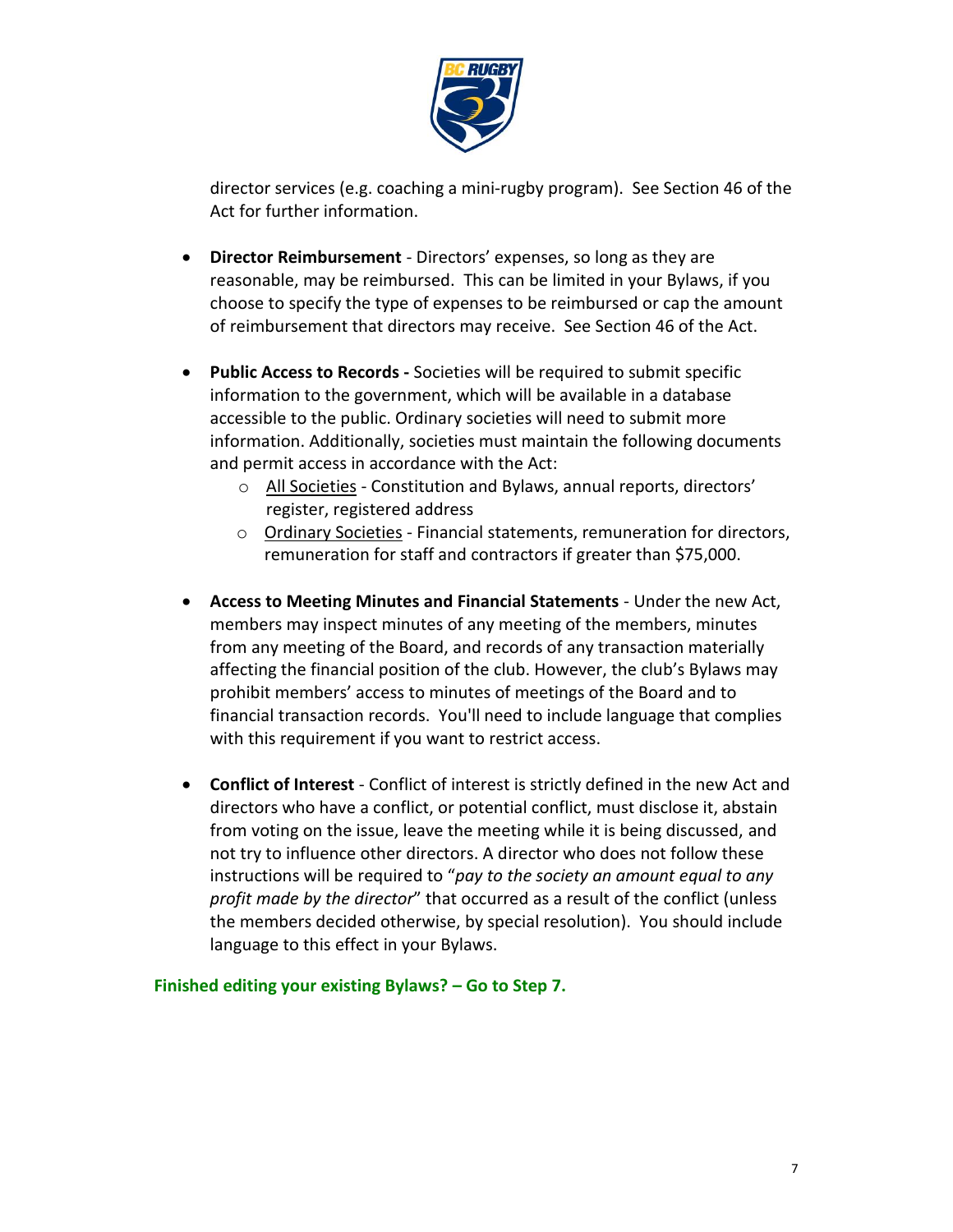

## **STEP 6: Starting from Scratch on Your Bylaws**

The BC Rugby Governance Committee has 'rugby-fied' the Bylaws template provided by the BC Government. Available in Appendix I of these Guidelines, this template ensures that minimum Societies Act requirements are met. You are free to add text. Be careful deleting or changing text contained in the template, as it may be something you are required to include to comply with the new Societies Act.

You'll need to edit the template to make it fit for your rugby club. Here is a step-bystep guide for customizing the Bylaws Template.

- (A) **The Title** Copy the Bylaws Template into a new document. Type the name of your club into the title. This is the easiest thing you'll do all day.
- (B) **Part 1 – Definitions** Any words needing clarity should be defined here, especially ones used throughout the document. You can identify any added definitions as you work through the rest of these steps.
- (C) **Part 2 – Members** This section defines the rules of membership in your club.
	- **2.2** Categories of membership If your club has distinct types of members, define them here. Create a new sub-section 2.3, entitled 'Categories of membership'. Define briefly your distinct types of members. Indicate if they are voting or non-voting.
	- **2.6** Termination or dissolution of membership How long will your club sustain a member who is not in good standing? Define the number of consecutive months and indicate it here. If you'd like to add language to your Bylaws that clearly define how a member can be disciplined or expelled from membership, the words in Section 70 of the Societies Act and/or Section 2.6 of the BC Rugby Bylaws may be useful references.
- (D) **Part 3 – General Meetings of Members** This section defines your club's rules for membership meetings.
	- **3.1** Time and place of general meetings The Board is required to call an AGM in each calendar year. Section 75 of the Societies Act gives your members the right to requisition a general meeting of the members. This is true if you highlight it in your Bylaws or not. If you would like to assure your members know of this membership right, we recommend adding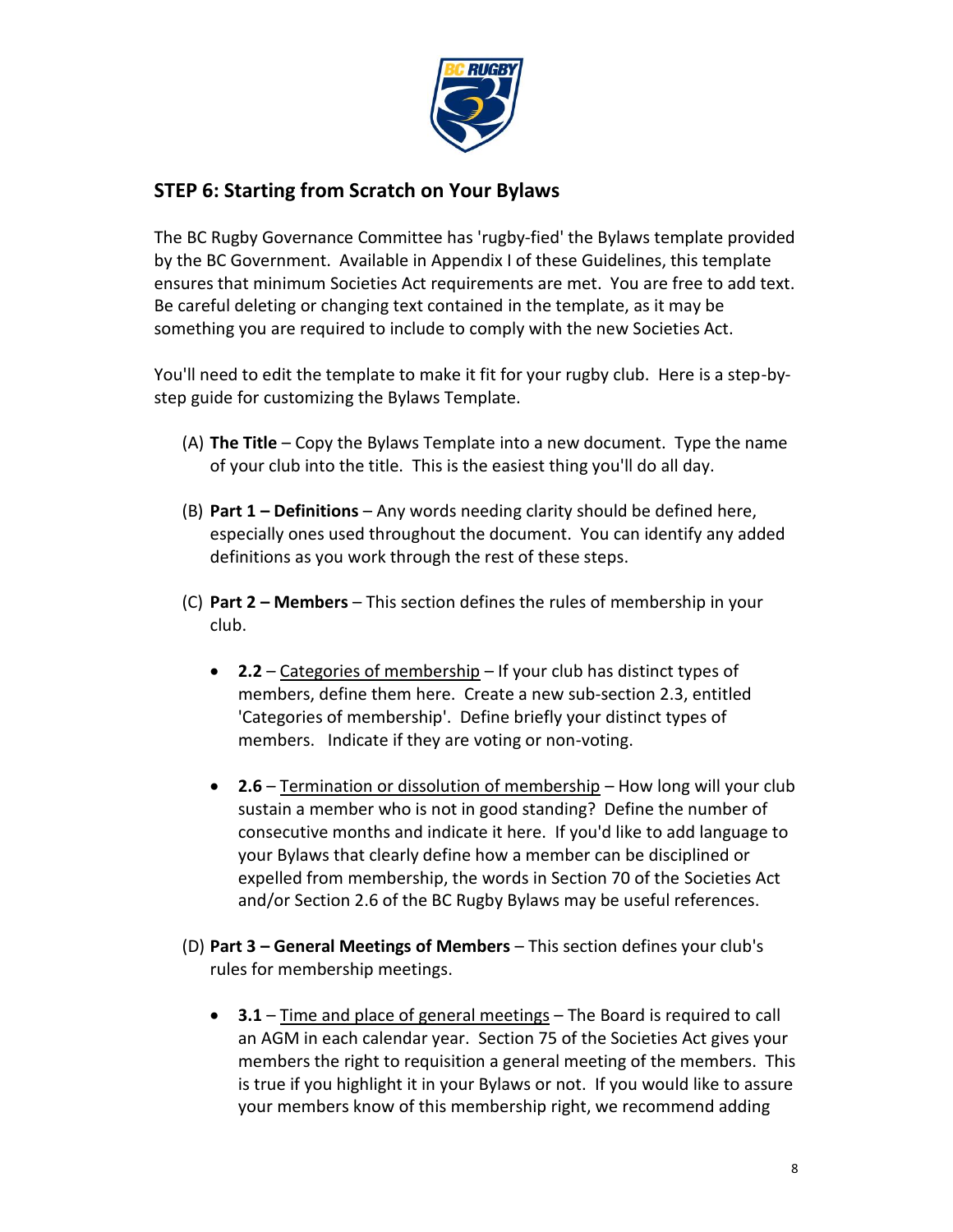

some text here. You can find useful text in Section 75 of the Societies Act and/or in Section 3.3 of the BC Rugby Bylaws.

- **3.4** Chair of general meeting Different clubs use different names to define their executive leaders. In this section, customize the red text to correctly name your leadership positions.
- **3.7** Quorum for general meetings The Act requires a minimum of 3 voting members to have quorum. Your club may have higher expectations. Set the numbers as they fit for your club.
- **3.13** Member proposals This defines for your club members how they can submit a motion or a proposal to a general meeting. A 5% of voting member threshold is the maximum you can require. You can go as low as 2 voting members. Set the threshold as it best meets the needs of your club.
- **3.16** Proxy voting not permitted If your Bylaws make no reference to proxy voting, it is not allowed. Your club can allow proxy voting. Consider the questions listed on the template. If you choose to allow proxy voting in some fashion, you'll probably need to change the title of the section.
- **3.17** Matters decided at a general meeting In order for a special resolution to pass, it requires that at least 2/3 of the votes are in support of the motion. Changing a Bylaw requires a special resolution. A club can set a higher threshold, if that makes sense. Choose the voting threshold you prefer for special resolutions and recognize it in this part of your emerging Bylaws.
- (E) **Part 4 – Directors** This section defines the rules by which directors are selected, governed, and, if necessary terminated from their role.
	- **4.1** Number of directors on the Board An ordinary society must have a minimum of 3 directors. Setting a higher top end number allows the Board some latitude for growing the Board, without having to change the Bylaws. Choose a reasonable maximum number of directors for your club and enter it into the document.
	- **4.5** Director's term of service The director's term of service is a major decision when defining your Board. With a one-year term, you can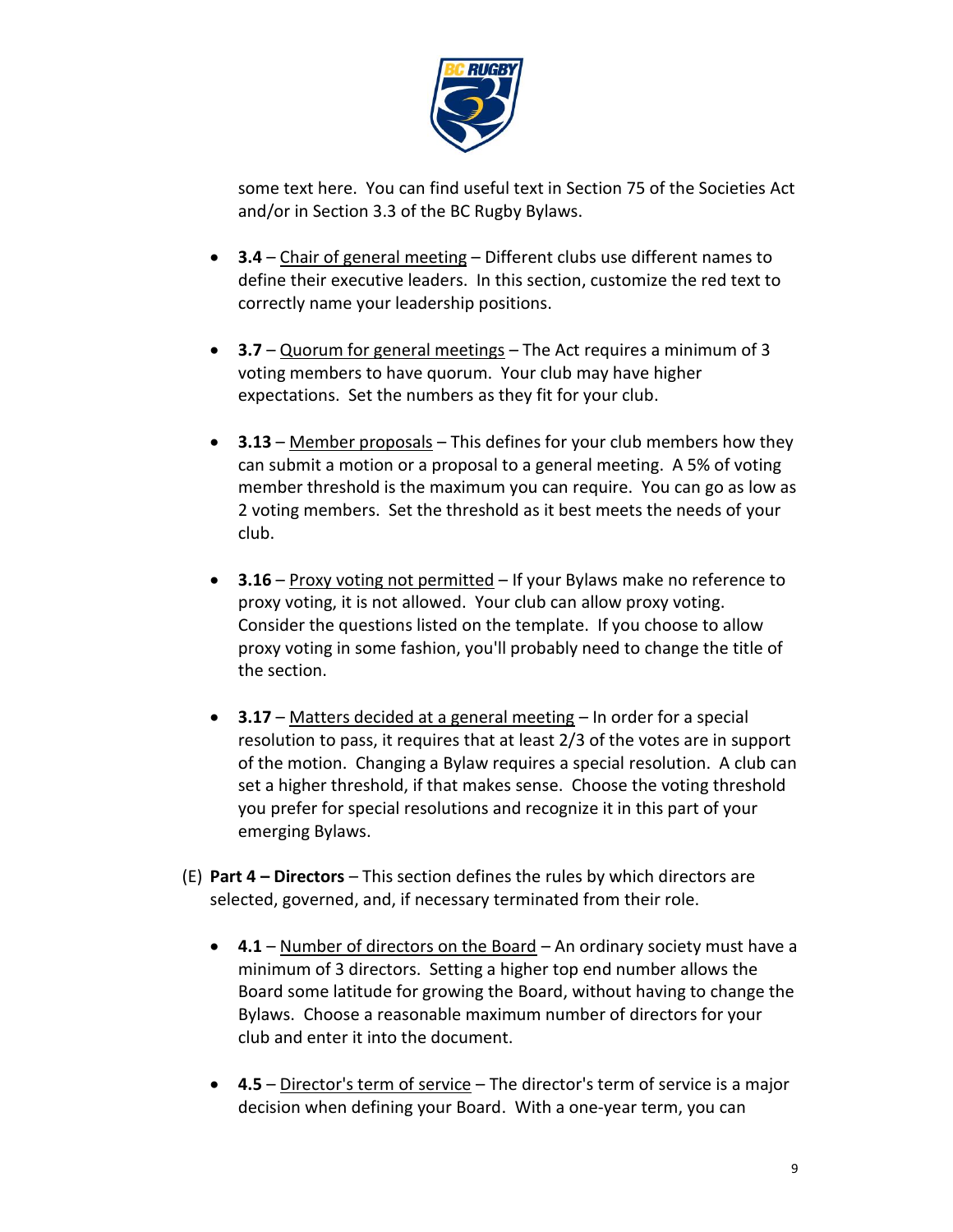

change the whole Board in one year. With two or three-year terms, you design some continuity into your Board. Which term of service works best for your club? Enter it in this section of the document.

- **4.7** Unaffiliated directors Section 41 of the Societies Act requires that the majority of Board directors for an ordinary society are unpaid directors. Include this text if you are an ordinary society. Delete it if you are member-funded.
- (F) **Part 5 – Director's Meetings** This section establishes clear rules for meetings of the Board.
	- **5.1** Calling directors' meetings Have you been updating your executive leader's names in the document? You and your executive need to determine the minimum number of Board meetings you require.
	- **5.5** Quorum of directors You need to decide if you'd like to include language allowing for electronic attendance (i.e. conference calls) at Board meetings. If so, it is provided for you.
	- $5.6$  Conflict of interest This has no editing from what is mandated by the Act. It is just to assure you are aware of the expanded definition of 'conflict of interest' for directors. A director is in a conflict if he or she has a direct or indirect material interest in a proposed or existing contract or transaction with the Board, or in a matter or motion that is a subject of consideration for the Board. A director with a real or perceived conflict is expected to disclose their conflict fully and promptly, abstain from voting on the conflicting issue or action, leave the meeting when the conflict is being discussed or voted on, and refrain from any action that may be perceived as trying to influence the Board. The declarative actions must be recorded in the minutes and available to members for review. So, now you know.
- (G) **Part 6 – Officer Positions** This section defines the roles of the key officers for your club. You are encouraged to edit the sample responsibilities of the President, Vice-President, Treasurer, and Secretary to reflect the realities of your club.
- (H) **Part 8 – Access to Records** We know we missed Part 7 nothing to edit there. Part 8 deals with the new requirement of maintaining and making available key records for your club. The details are in Section 20 of the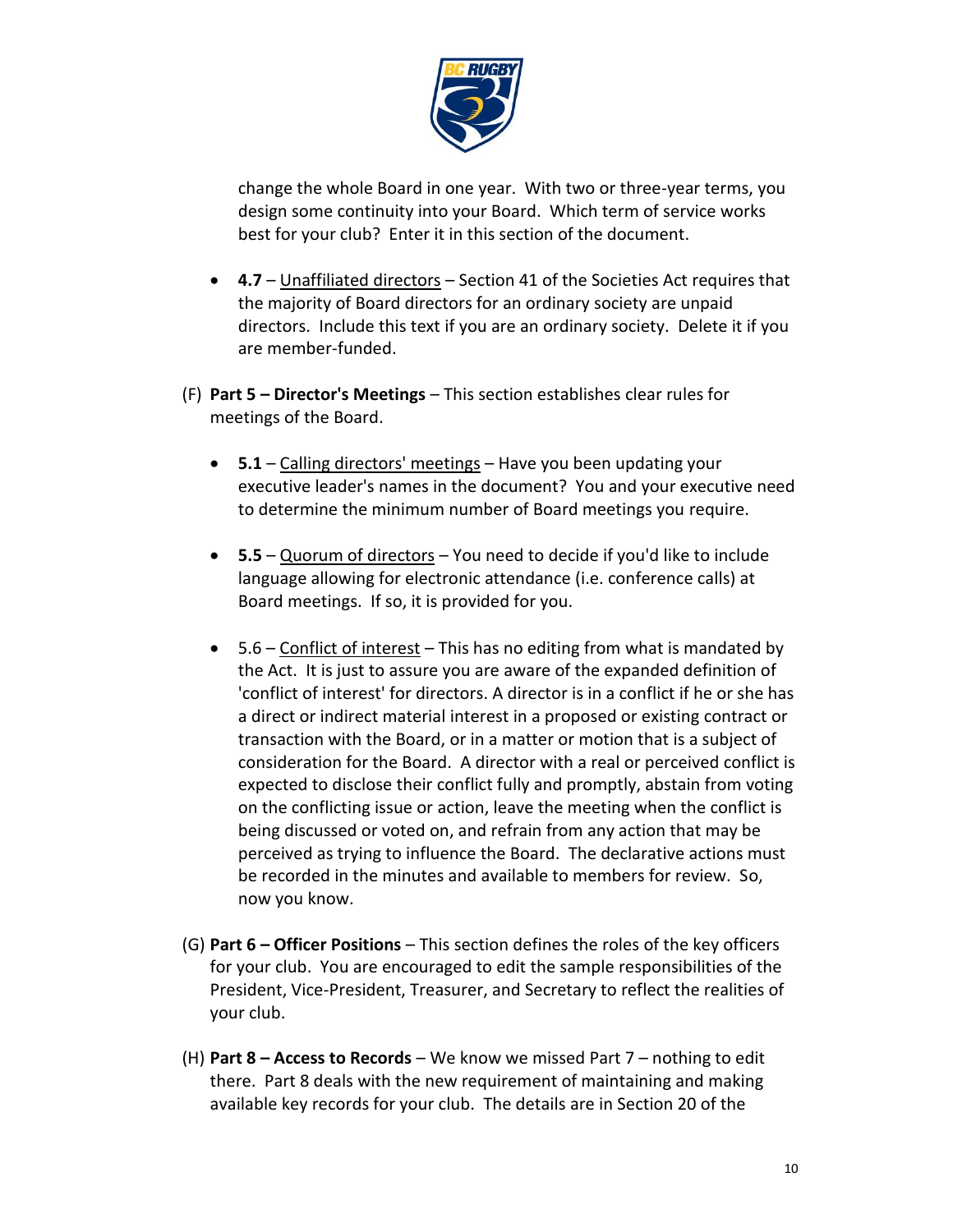

Societies Act.

- **8.3** Period of notice When your club is asked by directors, members, or non-members, the new Act says you must show them your stuff. You can set in your Bylaws a period of time that enables you to locate and distribute requested materials about your club. We recommended 5 working days. Set it to the time period that best reflects how your club would like to operate.
- (I) **Part 9 – Former Constitutional Content** Where will you put that content that was banished from your Constitution and is required to be set somewhere in your Bylaws? If you plan to put it all at the end of the Bylaws, Part 9 is for you. If you plan to place the abandoned Constitutional content in places throughout the document, you can erase Part 9 completely if you've found a home elsewhere for all the content previously located in your old Constitution.

**Feeling kind of finished? – Go to Step 7.**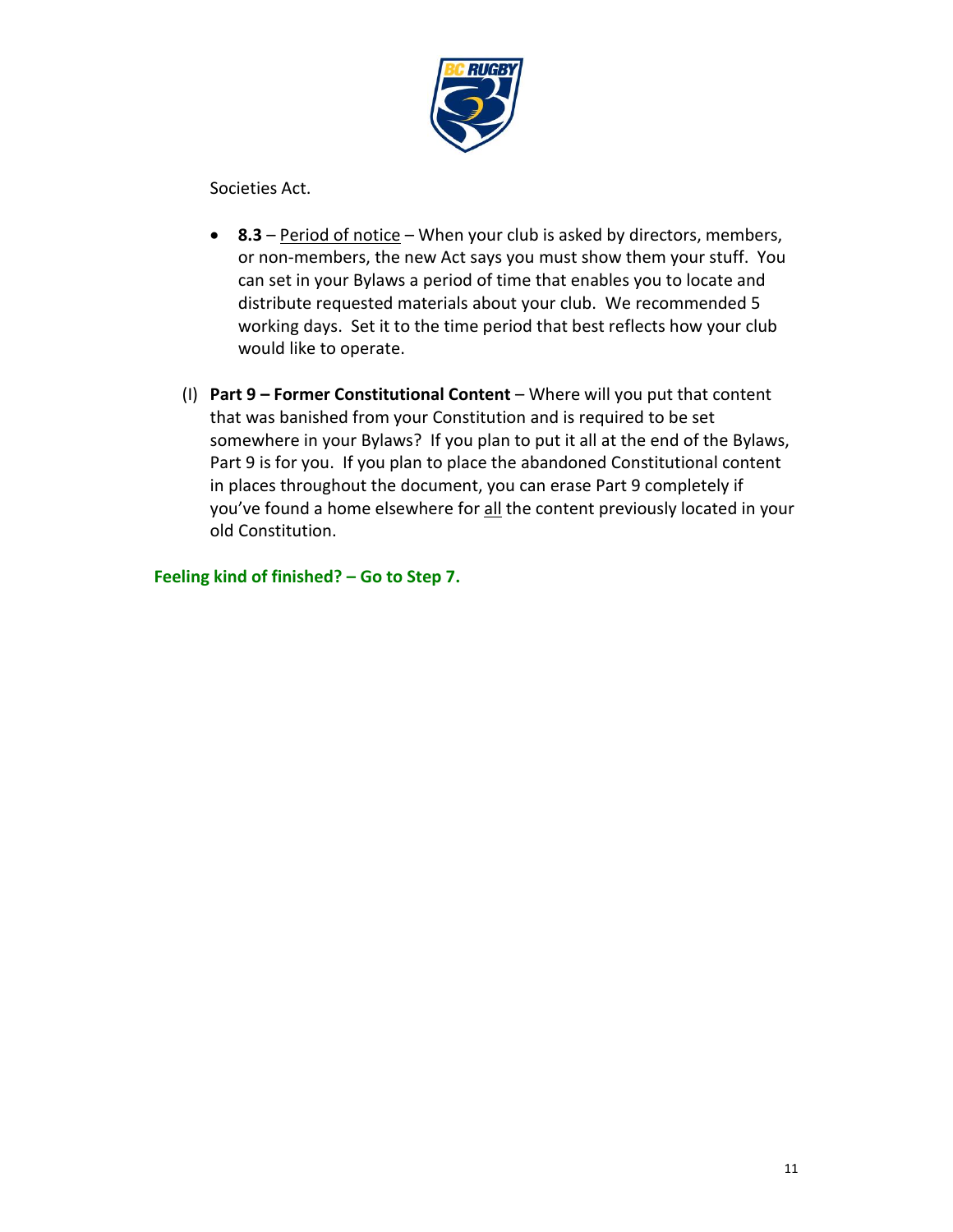

## **STEP 7: Get a Second/Third Opinion**

If you've arrived at Step 7, you have completed a DRAFT version of your club's Constitution and Bylaws. That's got to feel good!

When the BC Rugby Governance Committee did this same process for its Constitution and Bylaws, we could not believe how much better our work got by getting a fresh and experienced set of eyes to review our work.

We strongly recommend that you do each of the following to move your Bylaw Project forward.

- $\checkmark$  Find a legal expert in your club and have him or her look over your work.
- $\checkmark$  Present a copy to your executive and ask them to look it over. These are the rules by which they want your club to operate. Boring as they are, they matter when clear rules are required.
- $\checkmark$  Look at the BC Rugby Constitution and Bylaws see if there is any language you'd like to "borrow" and make it your own.
- $\checkmark$  Look at the actual BC Societies Act. It's surprisingly readable.
- $\checkmark$  If you need assistance with this process, contact your Rugby Development Officer (RDO) and they will connect you to a member of the Governance Committee. The entire committee has offered to volunteer it's time to get our clubs compliant with the new Act. The help they can offer is not legal advice but experience and expertise with the process.

## **Useful Resources**

#### [BC Societies Act,](https://www.leg.bc.ca/parliamentary-business/legislation-debates-proceedings/40th-parliament/4th-session/bills/third-reading/gov24-3#%2Fcontent%2Fdata%2520-%2520ldp%2FPages%2F40th4th%2F3rd_read%2Fgov24-3.htm) April 2015

BC Societies Act – Practical Guidance for Transition, November 2016 Preparing for B.C.'s New Societies Act: A Guide to the Transition Process, April 2016 Changes to the BC Societies Act: Frequently Asked Questions, January 2016 BC Rugby Policies - the BC Rugby Constitution and Bylaws are tabs on this page. Societies Online – This is the heartbeat of your Constitution and Bylaws transition.

## **Ready to show your work to your members? On to Step 8.**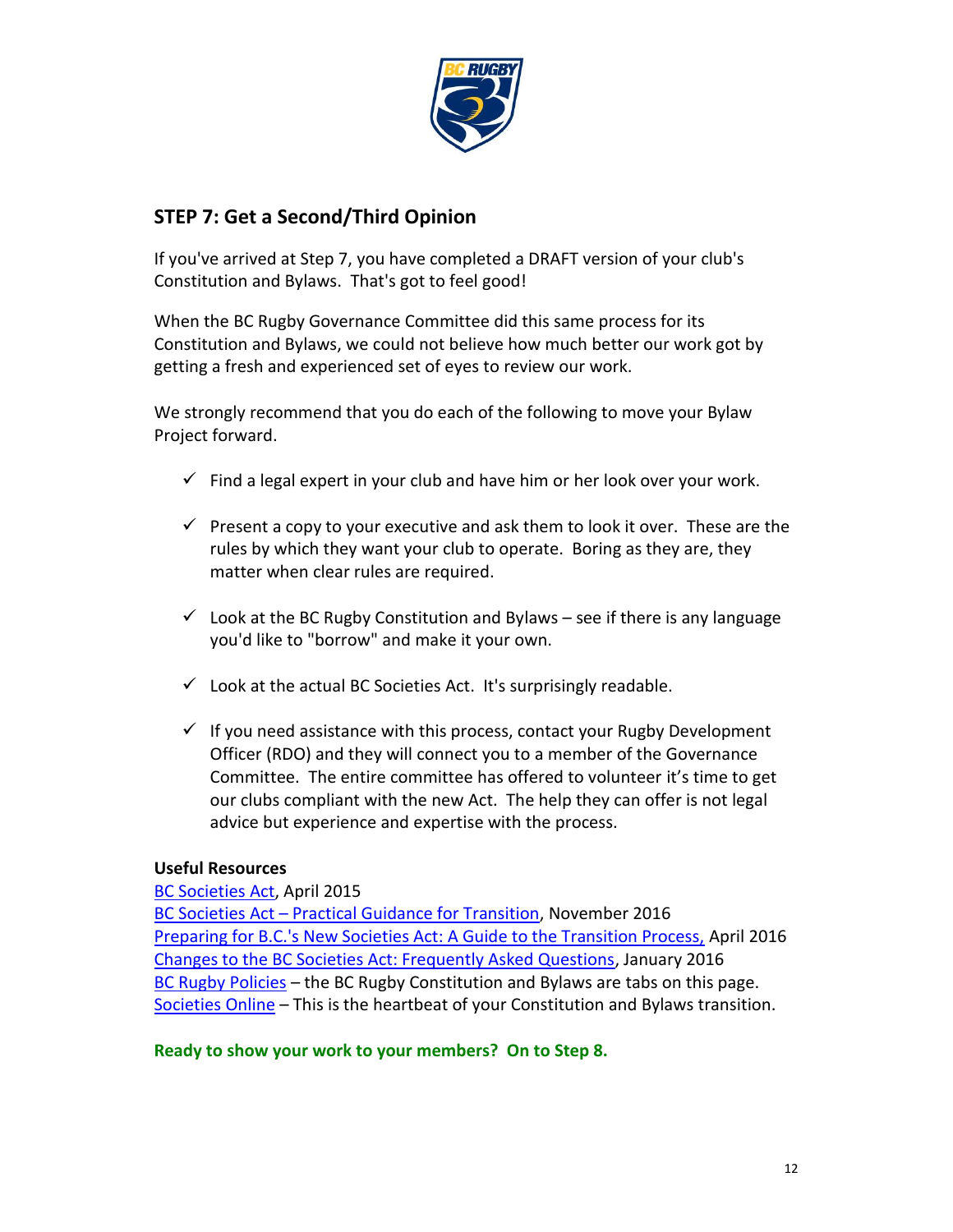

## **STEP 8: Get Your New Bylaws Passed at a General Meeting**

Hold your own little 'town hall' meeting for your members and outline the most interesting and material rules that you've developed. Prep them for the AGM – you'll need a special resolution to have them authorized by your club.

You will need to have held this meeting and passed the changes by special resolution and filed with the BC Government by November 28, 2018.

If your existing Bylaws have no specific thresholds indicated, you'll need 2/3 of the votes cast to be in favor of adopting the new and improved Constitution and Bylaws. If you have a higher threshold set out in your current Bylaws, you'll have to meet that threshold.

**General meeting over? Bylaws passed by the membership? On to Step 9.**

----------------------------------------------------------------------------------------------------------------

## **STEP 9: File Your Documents Online**

You must file with the BC Registry on or before November 28, 2018.

Once you get past the AGM, you still must file with the government. This has been made easy with a new interactive website called Societies Online. Visit *https://www.bcregistry.ca/societies* to create your club's account. Follow the instructions in the Filing Guide provided on the Societies Online web page. By the end of this straightforward process, you will have uploaded your society's Constitution, uploaded your society's Bylaws, and confirmed or updated your registered office address and list of directors.

If you have completed all the tasks mentioned in that last paragraph, you are done! Time to get back to enjoying rugby games and the other work you do for your club!

On behalf of your club and BC Rugby, thanks for all you did to make this happen.

----------------------------------------------------------------------------------------------------------------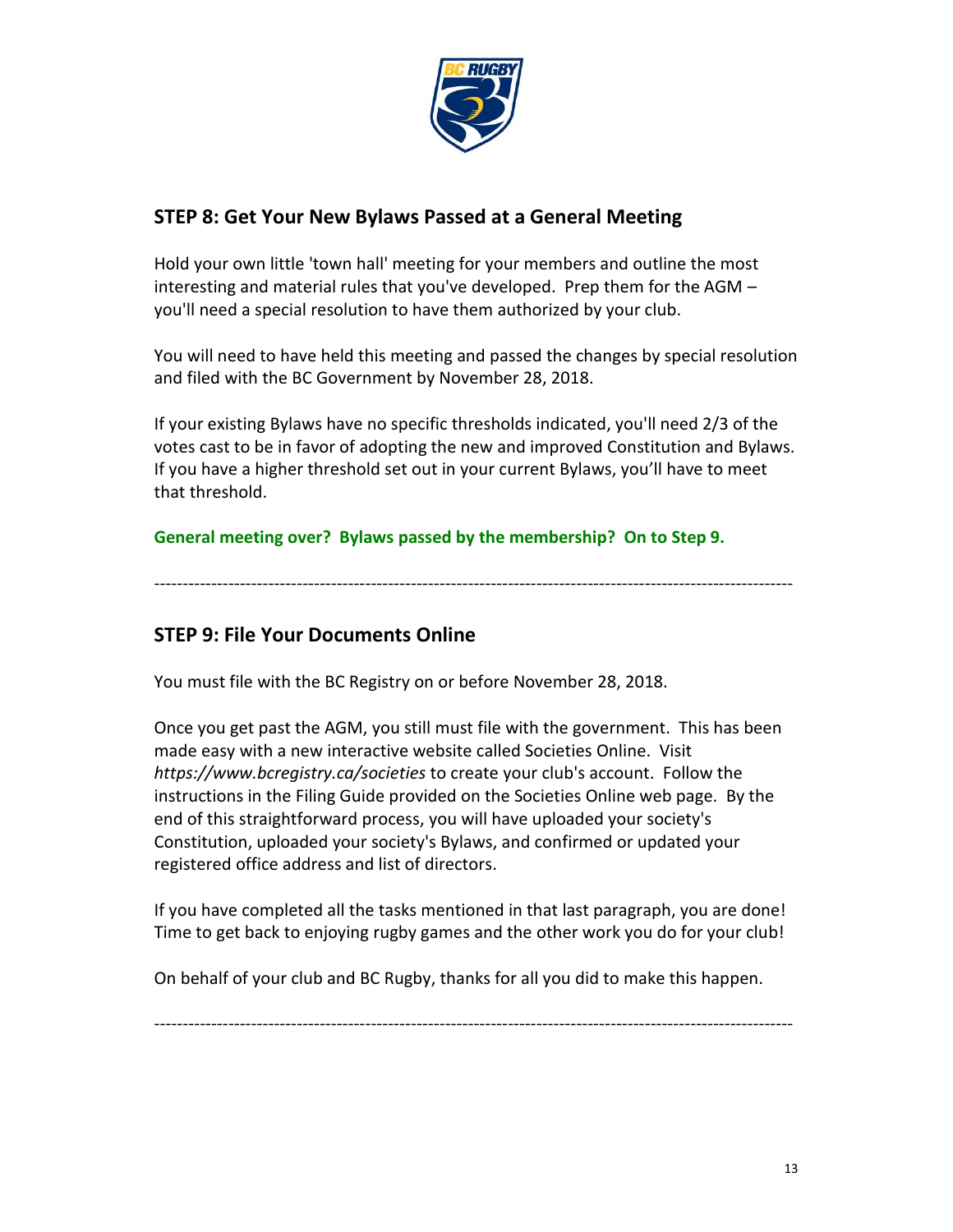

## **Appendix I The Bylaws Template for BC Rugby Clubs**

---------------------------------------------------------------------------------------------------------------- ----

## **Bylaws of "***Your Name***" Rugby Club (the "Club")**

----------------------------------------------------------------------------------------------------------------

## **PART 1 – DEFINITIONS AND INTERPRETATION**

#### **Definitions**

**1.1** In these Bylaws:

**"Act"** means the *Societies Act* of British Columbia as amended from time to time;

**"Board"** means the directors of the Club;

**"Bylaws"** means these Bylaws as altered from time to time.

Add additional definitions to provide clarity to items you have added or customized in these Bylaws. Examples might include:

- The definition of different membership categories.
- The definition of any standing or special committees.

#### **Definitions in Act apply**

**1.2** The definitions in the Act apply to these Bylaws.

#### **Conflict with Act or regulations**

**1.3** If there is a conflict between these Bylaws and the Act or the regulations under the Act, the Act or the regulations, as the case may be, prevail.

----------------------------------------------------------------------------------------------------------------

#### **PART 2 – MEMBERS**

#### **Application for membership**

**2.1** A person may apply to the Board for membership in the Club. The person becomes a member on the Board's acceptance of the application.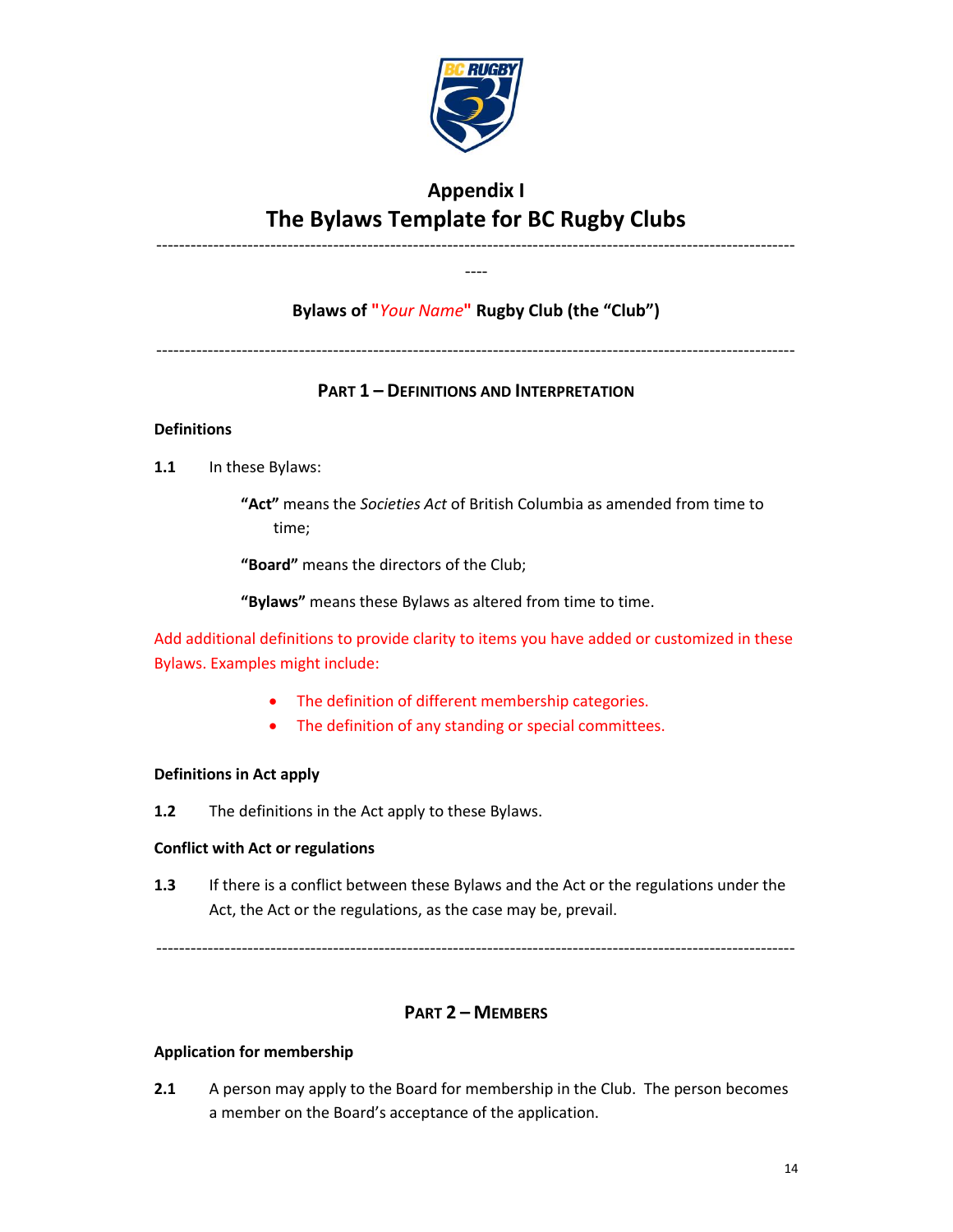

#### **Duties of members**

**2.2** Every member will uphold the constitution of the Club, the Laws of Rugby, the BC Rugby Code of Conduct, and comply with these Bylaws.

If you have various categories of membership, insert them here. Possible categories might include:

- Senior rugby members (could be divided into men and women).
- Youth rugby members.
- Mini rugby members.
- Over 40s rugby members.
- Social members.
- Other categories.

If not all categories of membership are entitled to vote, it is important to include that information clearly and set out who may or may not vote.

#### **Amount of membership dues**

**2.3** The amount of the annual membership dues, if any, will be determined by the Board.

#### **Member not in good standing**

**2.4** A member is not in good standing if the member fails to pay the member's annual membership dues, if any, and the member is not in good standing for so long as those dues remain unpaid.

#### **Member not in good standing may not vote**

- **2.5** A voting member who is not in good standing;
	- (a) may not vote at a general meeting, and
	- (b) is deemed not to be a voting member for the purpose of consenting to a resolution of the voting members.

#### **Termination or dissolution of membership**

**2.6** A person's membership in the Club may be terminated if the person is not in good standing for 6 consecutive months or is not compliant with these Bylaws.

How many consecutive months does your club regard as the limit for individuals not in good standing? Set the appropriate period in 2.6 above.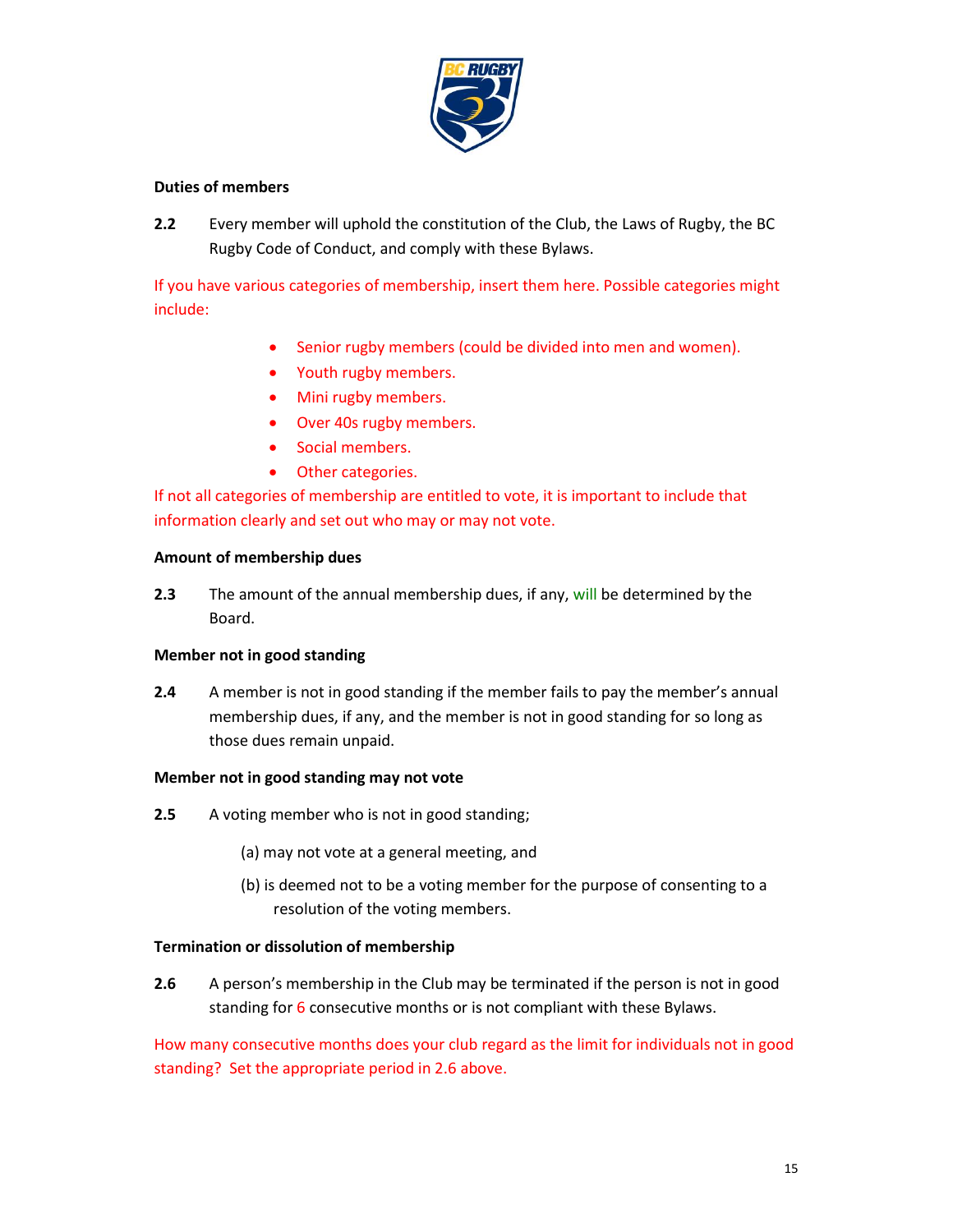

You may wish to insert the right of the Board to discipline or expel a member. This must be done in accordance with the Societies Act section 70.

### **PART 3 – GENERAL MEETINGS OF MEMBERS**

----------------------------------------------------------------------------------------------------------------

#### **Time and place of general meeting**

**3.1** A general meeting of the members will be held in each calendar year. It will be held at a time and place that the Board determines.

You may also wish to include the ability of the voting members to requisition the directors to call a general meeting in accordance with the Societies Act section 75.

#### **Ordinary business at general meeting**

- **3.2** At a general meeting, the following business is ordinary business:
	- (a) adoption of rules of order;
	- (b) consideration of any financial statements of the Club presented to the meeting;
	- (c) consideration of the reports, if any, of the directors or auditor;
	- (d) election or appointment of directors;
	- (e) appointment of an auditor, if any;
	- (f) business arising out of a report of the directors not requiring the passing of a special resolution.

#### **Notice of special business**

**3.3** A notice of a general meeting must state the nature of any business, other than ordinary business, to be transacted at the meeting in sufficient detail to permit a member receiving the notice to form a reasoned judgment concerning that business.

#### **Chair of general meeting**

- **3.4** The following individual is entitled to preside as the chair of a general meeting:
	- (a) the individual, if any, appointed by the Board to preside as the chair;
	- (b) if the Board has not appointed an individual to preside as the chair or the individual appointed by the Board is unable to preside as the chair,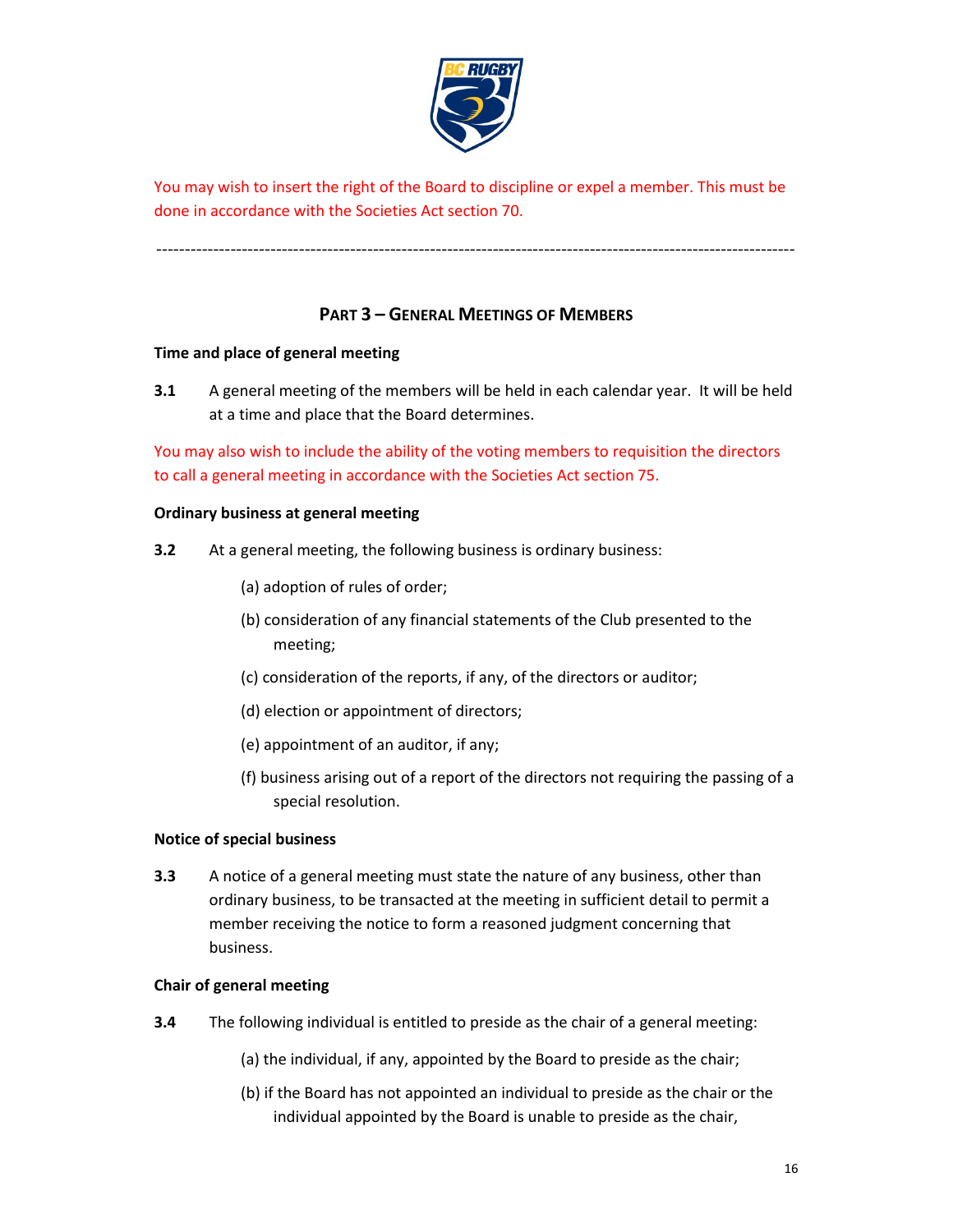

#### (i) the president,

- (ii) the vice-president, if the president is unable to preside as the chair, or
- (iii) another director present at the meeting, if both the president and vice-president are unable to preside as the chair.

The terms president and vice president are highlighted in red as not everyone will use these terms for their leaders. For example, the terms chair and vice chair might be used as an alternative. The terms president and vice -president have been highlighted wherever mentioned in subsequent text to bring it to your attention.

#### **Alternate chair of general meeting**

**3.5** If there is no individual entitled under these Bylaws who is able to preside as the chair of a general meeting within 15 minutes from the time set for holding the meeting, the voting members who are present must elect an individual present at the meeting to preside as the chair.

#### **Quorum required**

**3.6** Business, other than the election of the chair of the meeting and the adjournment or termination of the meeting, must not be transacted at a general meeting unless a quorum of voting members is present.

#### **Quorum for general meetings**

**3.7** The quorum for the transaction of business at a general meeting is 3 voting members or 10% of the voting members, whichever is greater.

#### Set the quorum at the number and percentage that makes sense for your club.

#### **Lack of quorum at commencement of meeting**

- **3.8** If, within 30 minutes from the time set for holding a general meeting, a quorum of voting members is not present,
	- (a) in the case of a meeting convened on the requisition of members, the meeting is terminated, and
	- (b) in any other case, the meeting stands adjourned to the same day in the next week, at the same time and place, and if, at the continuation of the adjourned meeting, a quorum is not present within 30 minutes from the time set for holding the continuation of the adjourned meeting, the voting members who are present constitute a quorum for that meeting.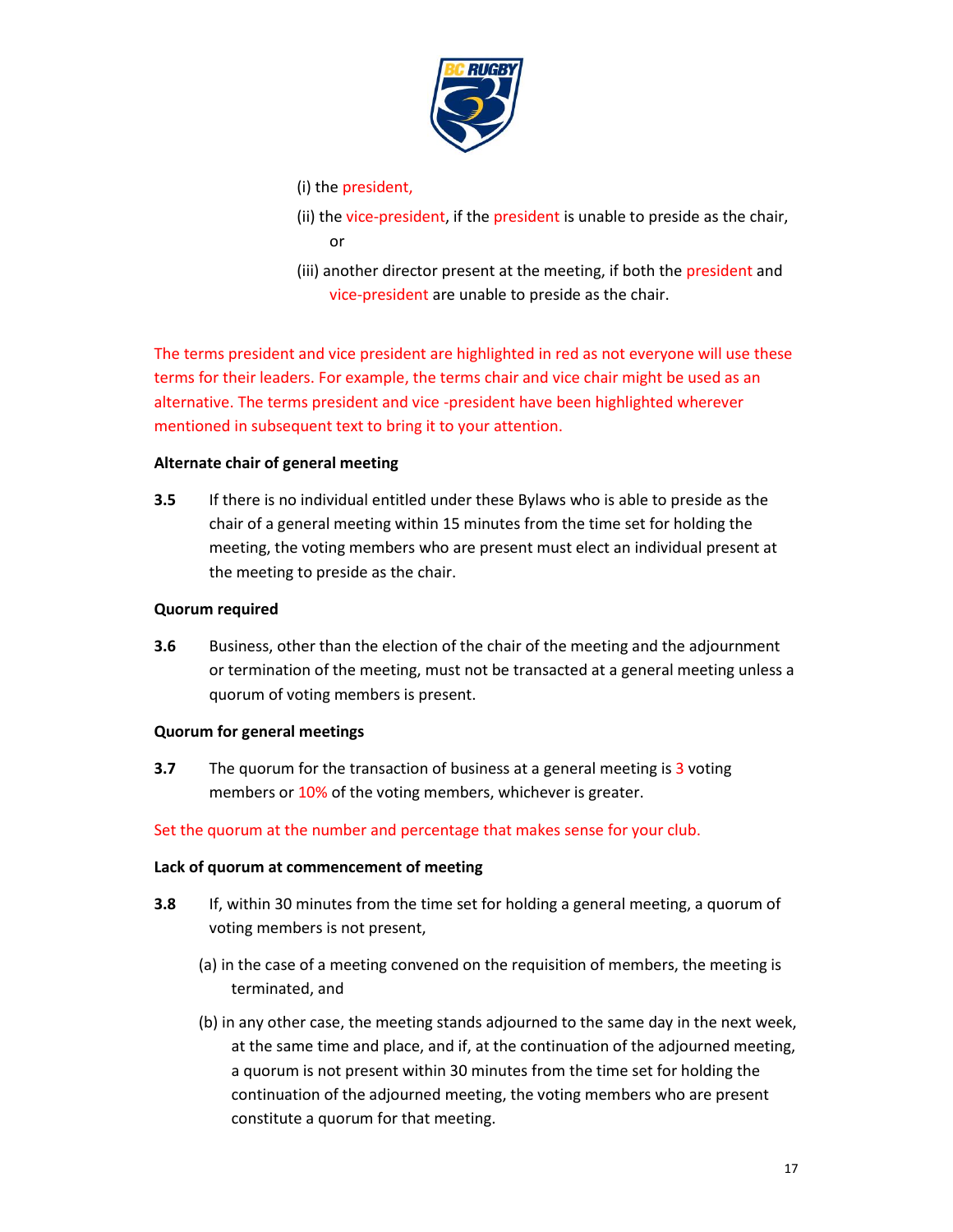

#### **If quorum ceases to be present**

**3.9** If, at any time during a general meeting, there ceases to be a quorum of voting members present, business then in progress must be suspended until there is a quorum present or until the meeting is adjourned or terminated.

#### **Adjournments by chair**

**3.10** The chair of a general meeting may, or, if so directed by the voting members at the meeting, must, adjourn the meeting from time to time and from place to place, but no business may be transacted at the continuation of the adjourned meeting other than business left unfinished at the adjourned meeting.

#### **Notice of continuation of adjourned general meeting**

**3.11** It is not necessary to give notice of a continuation of an adjourned general meeting or of the business to be transacted at a continuation of an adjourned general meeting except that, when a general meeting is adjourned for 30 days or more, notice of the continuation of the adjourned meeting must be given.

#### **Order of business at general meeting**

- **3.12** The order of business at a general meeting is as follows:
	- (a) elect an individual to chair the meeting, if necessary;
	- (b) determine that there is a quorum;
	- (c) approve the agenda;
	- (d) approve the minutes from the last general meeting;
	- (e) deal with unfinished business from the last general meeting;
	- (f) if the meeting is an annual general meeting,
		- (i) receive the directors' report on the financial statements of the Club for the previous financial year, and the auditor's report, if any, on those statements,
		- (ii) receive any other reports of directors' activities and decisions since the previous annual general meeting,
		- (iii) elect or appoint directors, and
		- (iv) appoint an auditor, if any;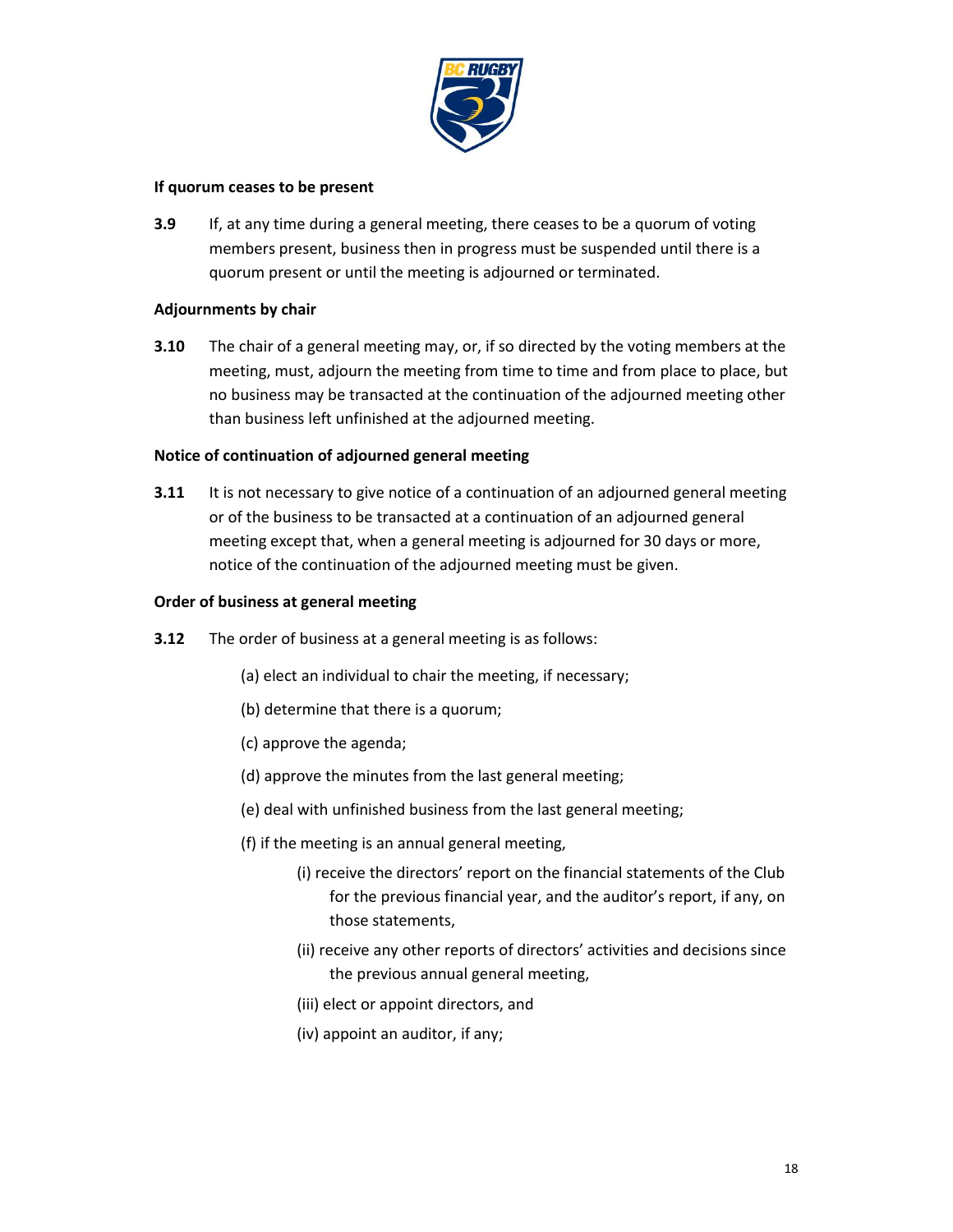

- (g) deal with new business, including any matters about which notice has been given to the members in the notice of meeting;
- (h) terminate the meeting.

#### **Member Proposals**

**3:13** Members may propose an AGM agenda item, provided it is signed by at least 5% of the voting members and is not overly similar to a previous proposal. It must be submitted no later than 7 days before notice for the general meeting is sent. The proposal must include the proposed motion or matter, the names of the members supporting the proposal, and, optionally, one statement in support of the proposal. The combined proposal and statement cannot exceed 200 words.

This is the maximum requirement. You may elect to reduce the threshold of 5%, but to no lower than 2 members. You cannot increase the threshold. Refer to Section 81 of the Act.

#### **Methods of voting**

**3.14** At a general meeting, voting will be by a show of hands, an oral vote or another method that adequately discloses the intention of the voting members, except that if, before or after such a vote, 2 or more voting members request a secret ballot or a secret ballot is directed by the chair of the meeting, voting must be by a secret ballot.

#### **Announcement of result**

**3.15** The chair of a general meeting will announce the outcome of each vote and that outcome must be recorded in the minutes of the meeting.

#### **Proxy voting not permitted**

**3.16** Voting by proxy is not permitted.

Decide whether or not you want to allow proxy voting. If so, matters to consider include:

- To whom may a proxy be given? Does it have to be another member?
- If youth mini and/or youth members have the right vote should their parents or legal guardians be the only individual allowed to vote for them?
- Should there be a limit to the number of proxies a member can hold?
- Do proxies need to be received by the club prior to the general meeting and if so how long before the meeting?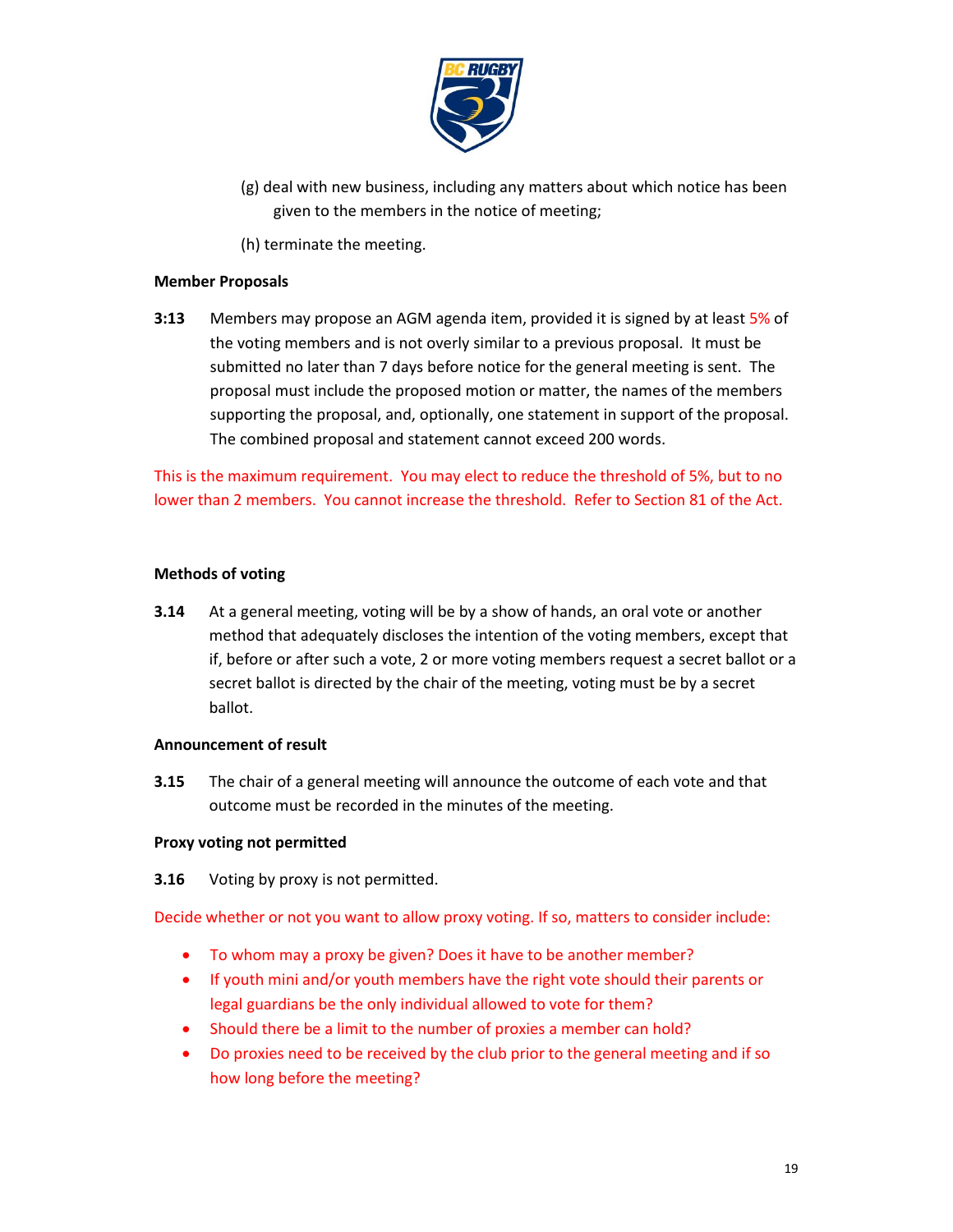

#### **Matters decided at a general meeting**

**3.17** A matter to be decided at a general meeting will be decided by a simple majority of the votes cast unless the matter is required by the Act or these Bylaws to be decided by special resolution. A special resolution will require a  $2/3$  majority of the votes cast at the meeting.

Your club can choose to increase the threshold for the passing of a special resolution, as defined in Section 1 of the Act. (look for the 'special resolution' definition.)

----------------------------------------------------------------------------------------------------------------

## **PART 4 – DIRECTORS**

#### **Number of directors on the Board**

**4.1** The Club must have no fewer than 3 and no more than 11 directors.

Setting a range for the number of directors provides flexibility to the Board and avoids having to change the Bylaws each time there is a change in the number of directors. Set the numbers in the range that make sense for your club. Unless you are a member funded society, the minimum number for the low end of the range is three.

#### **Director/senior manager qualifications**

- **4.2** Every director and every senior manager must:
	- Be at least 18 years of age (or may be 16 or 17 years of age if the Bylaws of the club expressly permit and provided that a majority are 18 or older);
	- Not be found by any court, in Canada or elsewhere, to be incapable of managing his or her own affairs;
	- Not be an undischarged bankrupt; and
	- Not be convicted in or outside of British Columbia of an offence in connection with the promotion, formation or management of a corporation or unincorporated entity, or of an offence involving fraud, subject to certain exceptions.

Consider whether you want to require that a director be a member of your club or if you want to permit outside directors.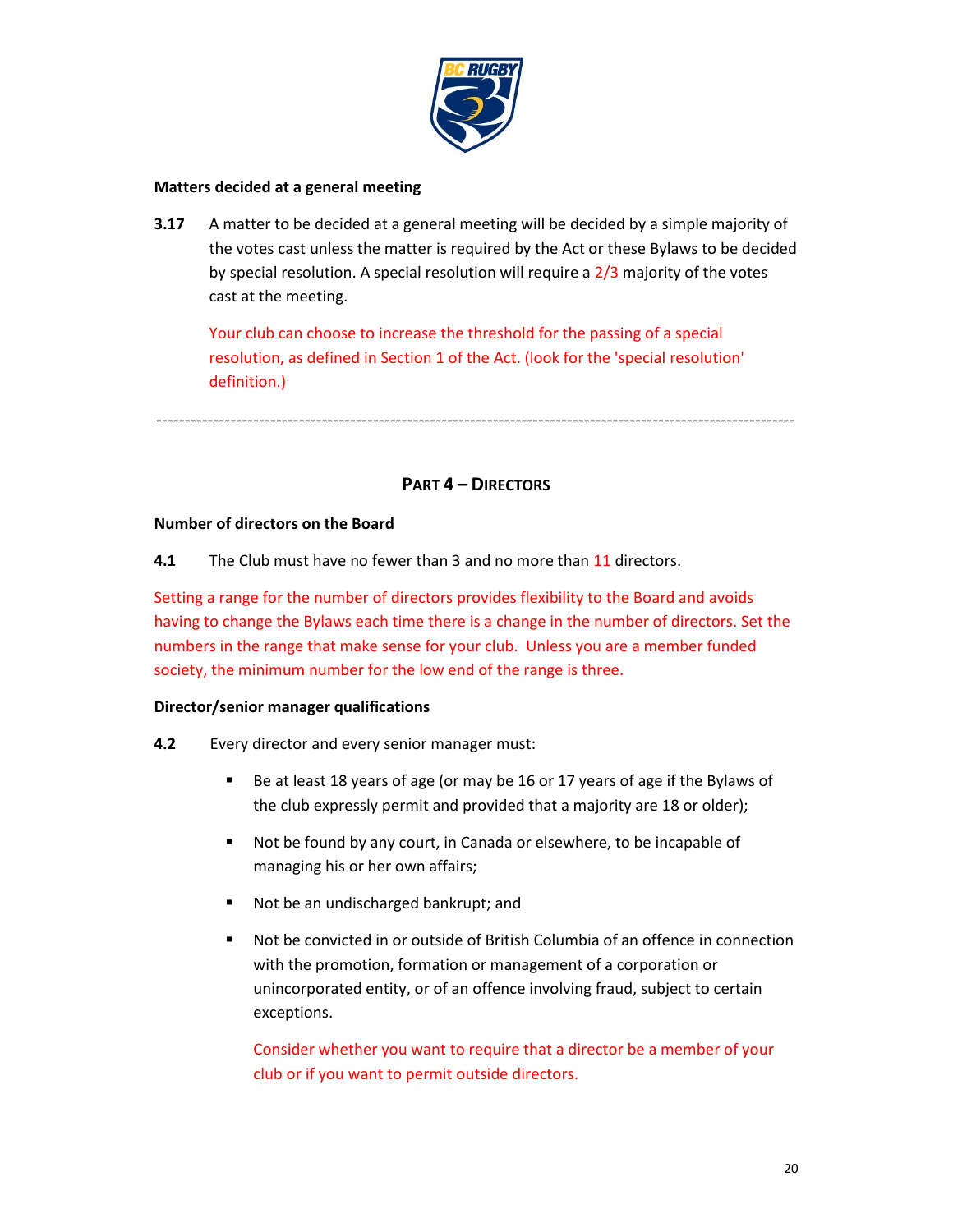

#### **Election or appointment of directors**

**4.3** At each annual general meeting, the voting members entitled to vote for the election or appointment of directors must elect or appoint the Board.

#### **Director's term of service**

**4.4** An elected director will serve a 1-year term, which expires at the close of the next annual general meeting.

According to Section 48 of the Act, you may elect to increase the number of years in a director's term of service. You may also elect to vary the end-dates of directors, to provide continuity from one Board to the next.

#### **Consent to act as a director**

**4.5** The Club will ensure that all directors (other than those elected or appointed at a meeting they attend) have provided written consent to act as a director.

#### **Directors may fill casual vacancy on Board**

**4.5** The Board may, at any time, appoint a member as a director to fill a vacancy that arises on the Board as a result of the resignation, death or incapacity of a director during the director's term of office.

If you decide to allow outside directors, consider whether to allow the board to fill a vacancy with a non-member.

#### **Term of appointment of director filling casual vacancy**

**4.6** A director appointed by the Board to fill a vacancy ceases to be a director at the end of the unexpired portion of the term of office of the individual whose departure from office created the vacancy.

#### **Unaffiliated directors**

**4.7** The Board will ensure that a majority of its directors are not employed by or under contract with the Club.

Only include 4.7 if you have elected to be an ordinary society. Member-funded societies do not have this restriction.

----------------------------------------------------------------------------------------------------------------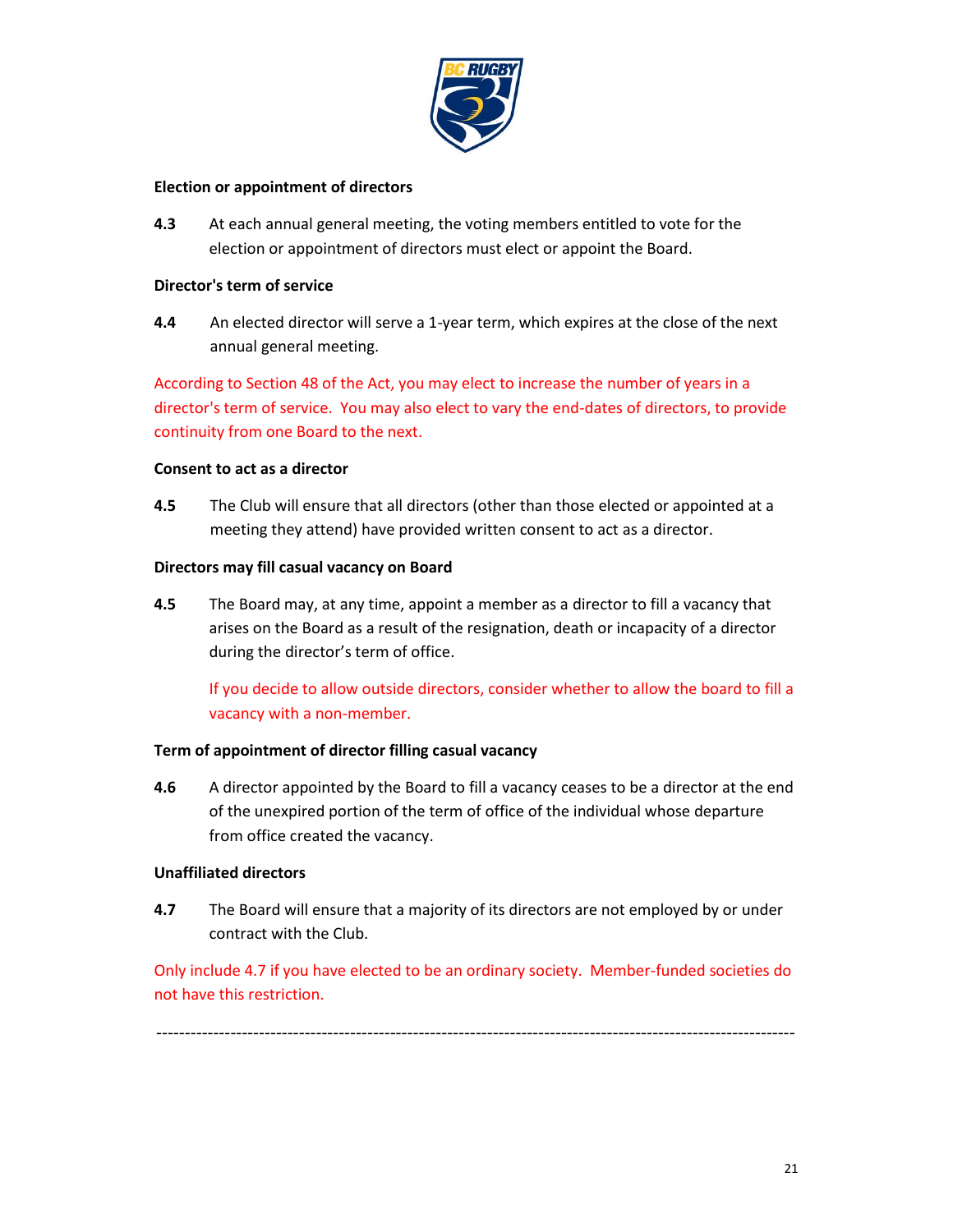

### **PART 5 – DIRECTORS' MEETINGS**

#### **Calling directors' meetings**

**5.1** A Board meeting of directors may be called by the president or by any other director. The directors shall meet a minimum of 4 times per year.

How many times do you require that your club's directors meet?

#### **Notice of directors' meeting**

**5.2** At least 2 days' notice of a directors' meeting must be given unless all the directors agree to a shorter notice period.

#### **Proceedings valid despite omission to give notice**

**5.3** The accidental omission to give notice of a directors' meeting to a director, or the non-receipt of a notice by a director, does not invalidate proceedings at the meeting.

#### **Conduct of directors' meetings**

**5.4** The directors may regulate their meetings and proceedings as they think fit.

#### **Quorum of directors**

**5.5** The quorum for the transaction of business at a directors' meeting is a majority of the directors.

You may wish to allow directors to participate in meetings remotely. The type of wording that you might include could be something like:

• "A director may participate in a meeting of the Board or any committee of the Board in person or by telephone or other communications medium if all directors participating in the meeting, whether in person or by telephone or other communications medium are able to communicate with each other. A director who participates in a meeting in a manner contemplated by this section is deemed for all purposes of the Societies Act and these Bylaws, to be present at the meeting and to have agreed to participate in that manner".

#### **Conflict of Interest for a director or senior manager**

**5.6** Directors and senior managers are required to disclose to the directors all material interests in matters that may conflict with their duties to the Board. A director or senior manager who does not follow these instructions will be required to pay to the club an amount equal to any profit made by the director or senior manager that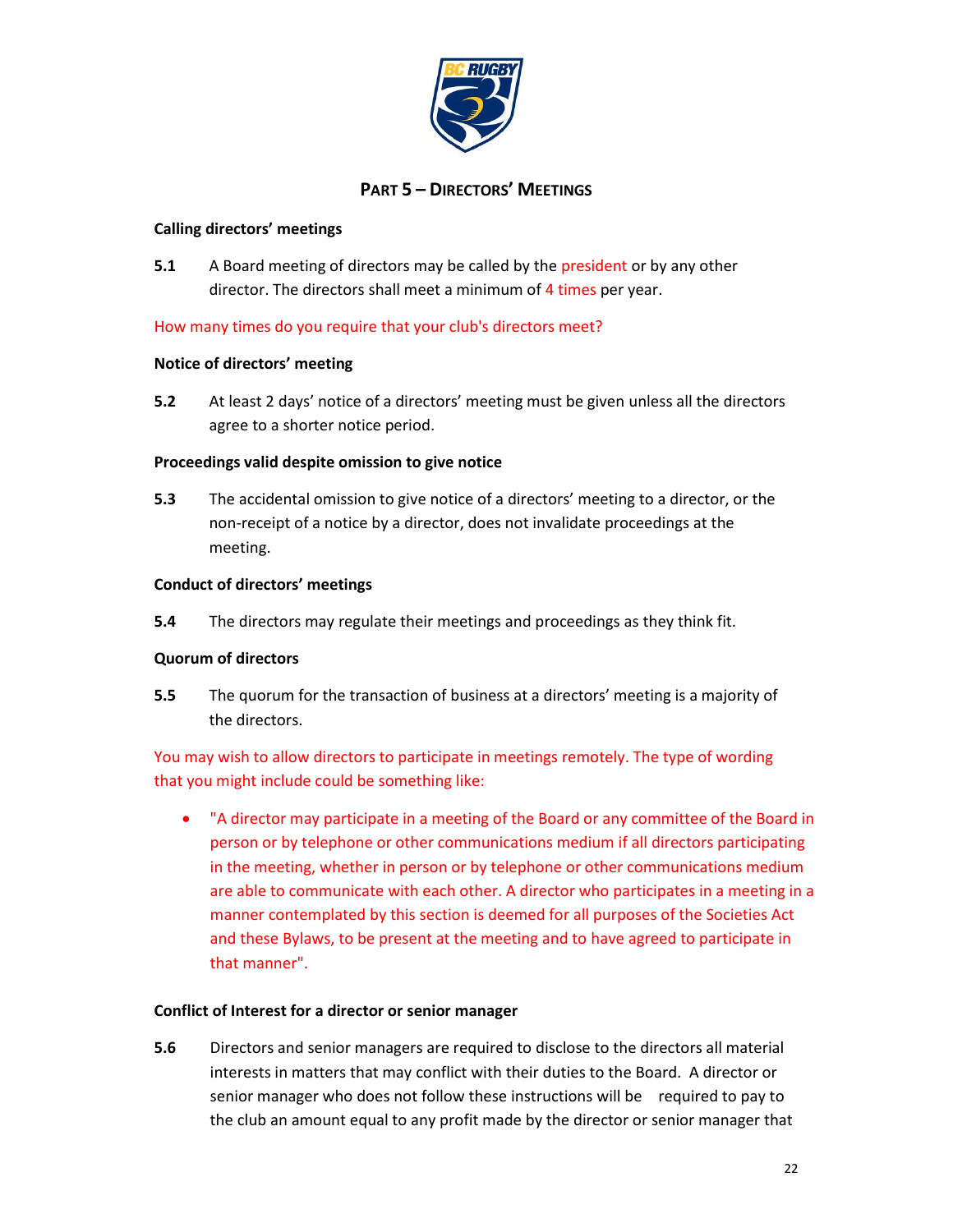

occurred as a result of the conflict, unless the members decide otherwise, by special resolution.

----------------------------------------------------------------------------------------------------------------

### **PART 6 – OFFICER POSITIONS**

#### **Election or appointment to Officers positions**

- **6.1** Directors must be elected or appointed to the following Board positions, and a director, other than the president, may hold more than one position:
	- (a) president;
	- (b) vice-president;
	- (c) secretary;
	- (d) treasurer.

Consider what officer positions are appropriate for your club. You don't need to have all the above positions or you may want to provide for others. If you decide to eliminate any positions, you'll need to delete the section below that outlines the responsibilities for that position.

#### **Directors at large**

**6.2** Directors who are elected or appointed to positions on the Board in addition to the positions described in these Bylaws are elected or appointed as directors at large.

#### **Role of president**

**6.3** The president is the chair of the Board and is responsible for supervising the other directors in the execution of their duties.

#### **Role of vice-president**

**6.4** The vice-president is the vice-chair of the Board and is responsible for carrying out the duties of the president if the president is unable or unwilling to act.

#### **Role of secretary**

- **6.5** The secretary is responsible for doing, or making the necessary arrangements for, the following:
	- (a) issuing notices of general meetings and directors' meetings;
	- (b) taking minutes of general meetings and directors' meetings;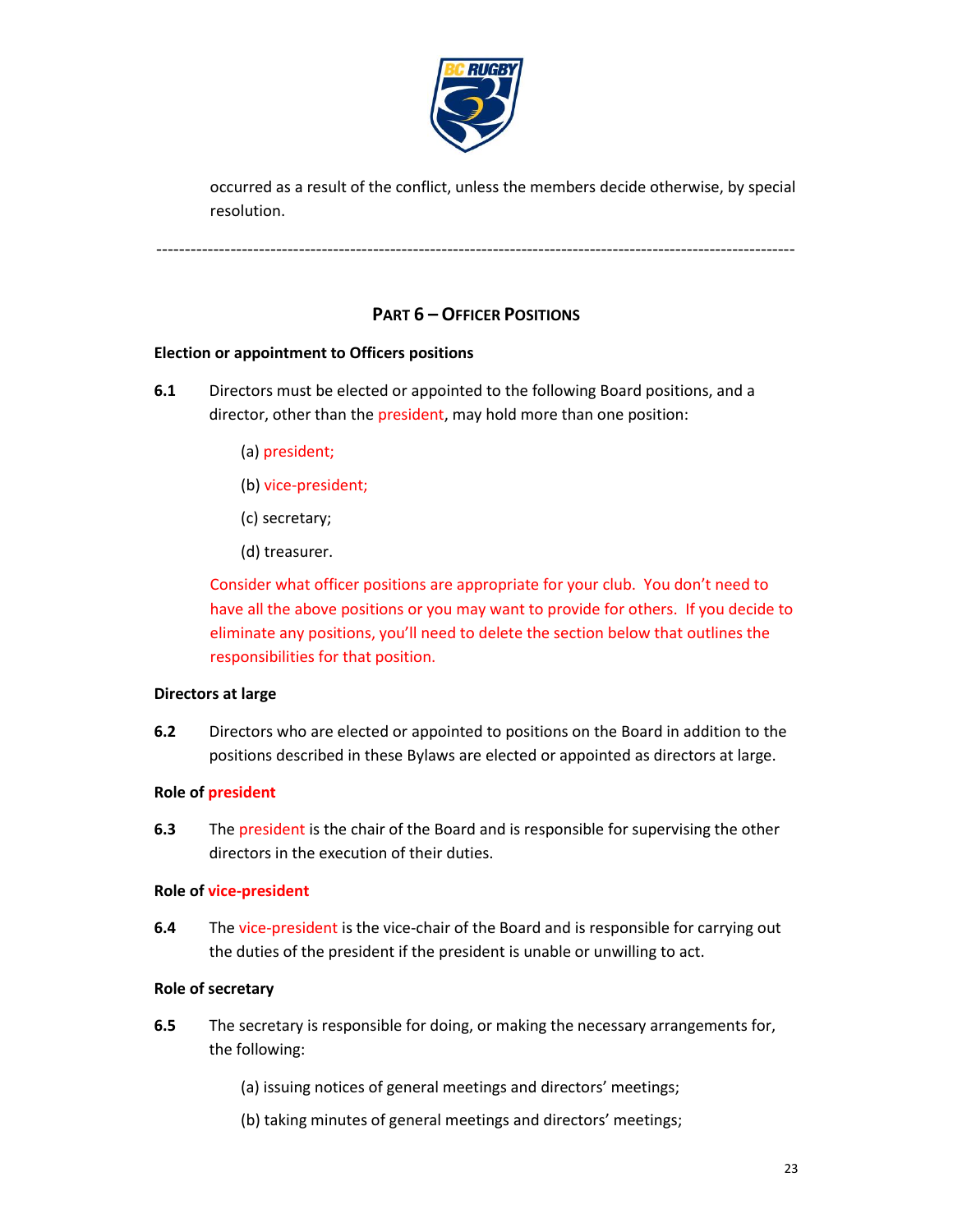

- (c) keeping the records of the Club in accordance with the Act;
- (d) conducting the correspondence of the Board;
- (e) filing the annual report of the Club and making any other filings with the registrar under the Act.

#### **Absence of secretary from meeting**

**6.6** In the absence of the secretary from a meeting, the Board must appoint another individual to act as secretary at the meeting.

#### **Role of treasurer**

- **6.7** The treasurer is responsible for doing, or making the necessary arrangements for, the following:
	- (a) receiving and banking monies collected from the members or other sources;
	- (b) keeping accounting records in respect of the Club's financial transactions;
	- (c) preparing the Club's financial statements;
	- (d) making the Club's filings respecting taxes.

----------------------------------------------------------------------------------------------------------------

#### **PART 7 – REMUNERATION OF DIRECTORS AND SIGNING AUTHORITY**

#### **Remuneration of directors**

**7.1** The Club is not permitted to pay to a director remuneration for being a director, but the Club may, subject to the Act, pay remuneration to a director for services provided by the director to the Club in another capacity.

#### **Signing authority**

- **7.2** A contract or other record to be signed by the Club must be signed on behalf of the Club
	- (a) by the president, together with one other director,
	- (b) if the president is unable to provide a signature, by the vice-president together with one other director,
	- (c) if the president and vice-president are both unable to provide signatures, by any 2 other directors, or